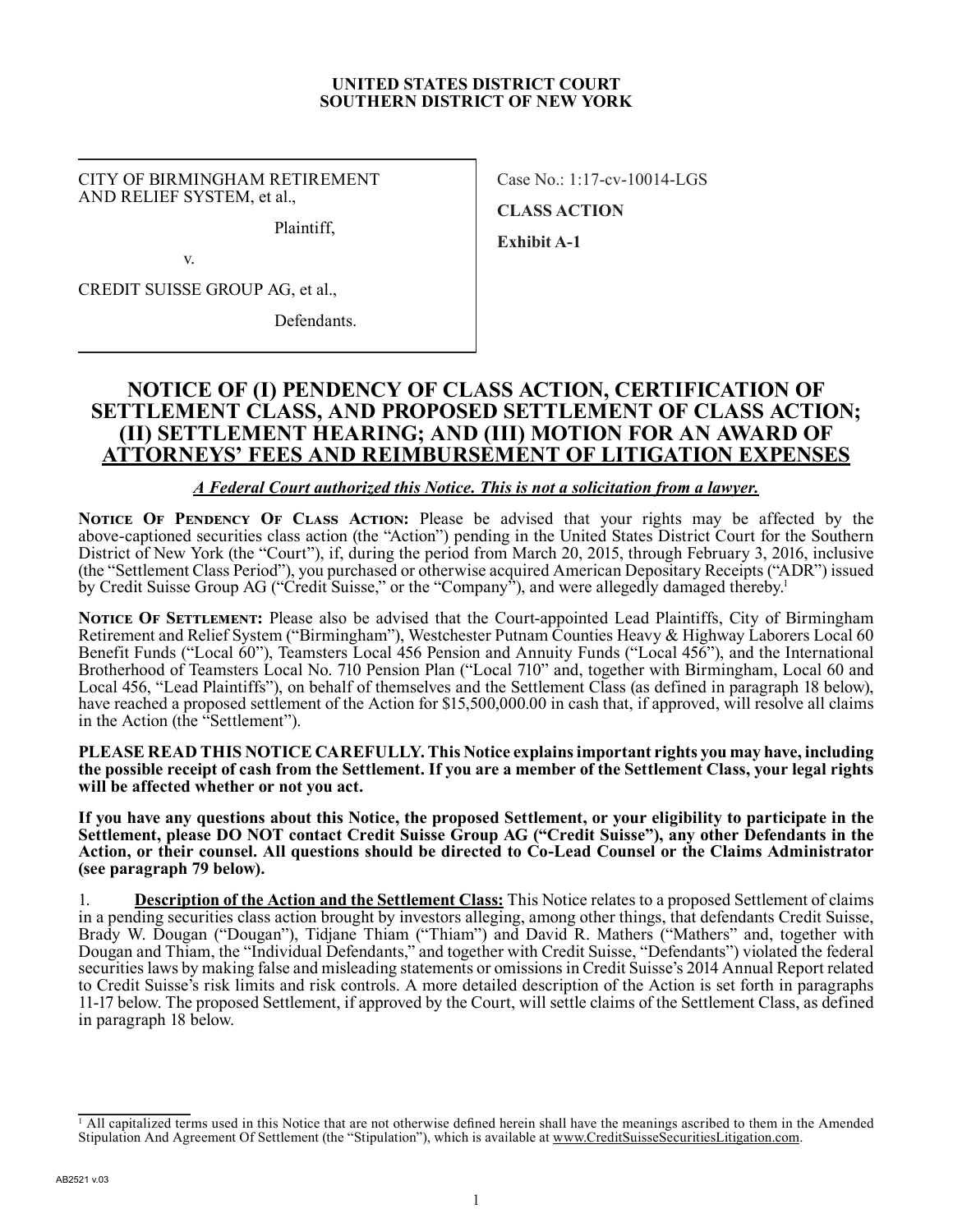2. **Statement of the Settlement Class's Recovery:** Subject to Court approval, Lead Plaintiffs, on behalf of themselves and the Settlement Class, have agreed to settle the Action in exchange for a settlement payment of \$15,500,000.00 in cash (the "Settlement Amount") to be deposited into an escrow account. The Net Settlement Fund (i.e., the Settlement Amount plus any and all interest earned thereon (the "Settlement Fund") less (a) any Taxes, (b) any Notice and Administration Costs, (c) any Litigation Expenses awarded by the Court, and (d) any attorneys' fees awarded by the Court) will be distributed in accordance with a plan of allocation that is approved by the Court, which will determine how the Net Settlement Fund shall be allocated among members of the Settlement Class. The proposed plan of allocation (the "Plan of Allocation") is set forth in paragraphs 46-51 below.

3. **Estimate of Average Amount of Recovery Per Security:** Based on Lead Plaintiffs' damages expert's estimates of the number of Credit Suisse ADRs purchased during the Settlement Class Period that may have been affected by the alleged conduct at issue in the Action and assuming that all Settlement Class Members elect to participate in the Settlement, the estimated average recovery (before the deduction of any Court-approved fees, expenses and costs as described herein) per allegedly damaged security is \$0.50. Settlement Class Members should note, however, that the foregoing average recovery per security is only an estimate. Some Settlement Class Members may recover more or less than this estimated amount depending on, among other factors, when and at what prices they purchased/acquired or sold their Credit Suisse ADRs, and the total number and recognized loss amount of valid Claim Forms submitted. Distributions to Settlement Class Members will be made based on the Plan of Allocation set forth herein (see paragraphs 46-51 below) or such other plan of allocation as may be ordered by the Court.

4. **Average Amount of Alleged Damages Per Security:** The Parties do not agree on the average amount of alleged damages per security that would be recoverable if Lead Plaintiffs were to prevail in the Action. Among other things, Defendants deny the assertion that they violated the federal securities laws or that any damages were suffered by any members of the Settlement Class as a result of their conduct. The range of the potential recovery is discussed in greater detail in paragraph 7 below.

5. **Attorneys' Fees and Expenses Sought:** Plaintiffs' Counsel, which have been prosecuting the Action on a wholly contingent basis since its inception, have not received any payment of attorneys' fees for their representation of the Settlement Class and have advanced the funds to pay expenses necessarily incurred to prosecute this Action. Court-appointed Co-Lead Counsel Saxena White P.A. and Cohen Milstein Sellers & Toll PLLC will apply to the Court for an award of attorneys' fees in an amount not to exceed thirty percent (30%) of the Settlement Fund. In addition, Co-Lead Counsel will apply for reimbursement of Litigation Expenses paid or incurred in connection with the institution, prosecution and resolution of the claims against the Defendants, in an amount not to exceed \$400,000, which may include an application for reimbursement of the reasonable costs and expenses incurred by Lead Plaintiffs directly related to their representation of the Settlement Class. Any fees and expenses awarded by the Court will be paid from the Settlement Fund. Settlement Class Members are not personally liable for any such fees or expenses. Estimates of the average recovery per allegedly damaged Credit Suisse ADR, if the Court approves Co-Lead Counsel's fee and expense application, is \$0.34 per allegedly damaged security.

6. **Identification of Attorneys' Representatives:** Lead Plaintiffs and the Settlement Class are represented by Steve Singer of Saxena White P.A., 10 Bank Street, 8th Floor, White Plains, NY 10606, ssinger@saxenawhite.com; Lester R. Hooker and Adam Warden of Saxena White P.A., 7777 Glades Road, Suite 300, Boca Raton, FL 33434, (561) 394-3399, lhooker@saxenawhite.com and awarden@saxenawhite.com; Carol Gilden of Cohen Milstein Sellers & Toll PLLC, 190 S. Lasalle Street, Suite 1705, Chicago, IL 60603, cgilden@cohenmilstein.com; and Daniel S. Sommers and Molly Bowen of Cohen Milstein Sellers & Toll PLLC, 1100 New York Avenue NW Suite 500, Washington, DC 20002, dsommers@cohenmilstein.com and mbowen@cohenmilstein.com.

7. **Reasons for the Settlement:** Lead Plaintiffs' principal reason for entering into the Settlement is the substantial immediate cash benefit for the Settlement Class without the risk or the delays inherent in further litigation. Moreover, the substantial cash benefit provided under the Settlement must be considered against the significant risk that a smaller recovery—or indeed no recovery at all—might be achieved after further contested motions, a trial of the Action and the likely appeals that would follow a trial. This process could be expected to last several years. Defendants, who deny all allegations of wrongdoing or liability whatsoever, are entering into the Settlement solely to eliminate the uncertainty, burden, and expense of further protracted litigation.

Before agreeing to the Settlement, Co-Lead Counsel conducted extensive investigation and research into the merits of the Action. This investigation included consultation with experts concerning the amount of damages allegedly suffered by the Class; detailed review of Credit Suisse's public filings, including SEC filings, press releases, and other public statements; locating and interviewing fact witnesses; collecting from Defendants more than 1.5 million pages of documents; and researching the applicable law with respect to the claims asserted in the complaint filed in this Action and the potential defenses thereto.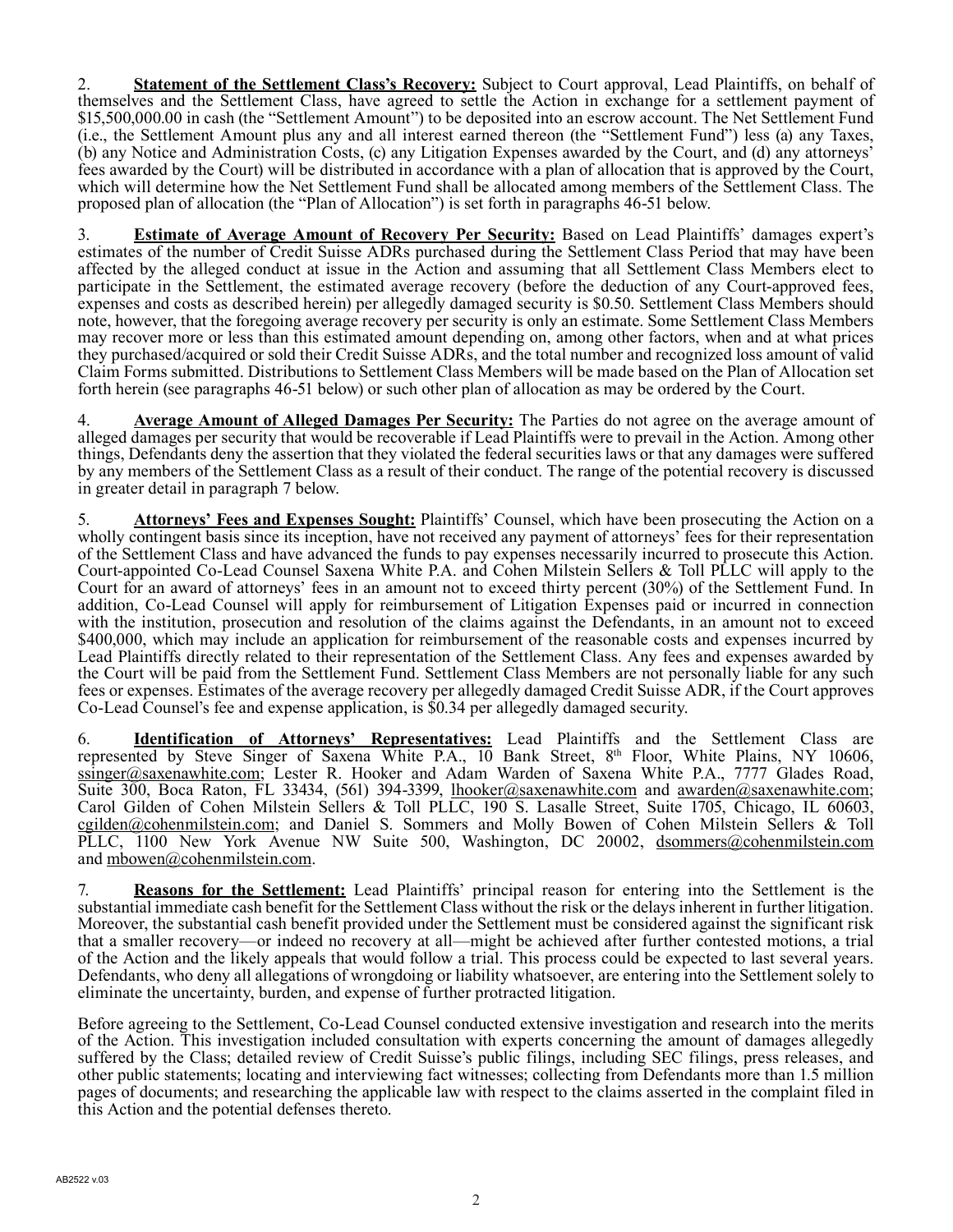In this case, there is a range of potential recovery if the case were litigated to a conclusion rather than settled. Lead Plaintiffs' damages expert indicated that the most aggressive damages calculation for the Class was approximately \$65 million. Defendants proffered numerous arguments as to why the potential damages were far less than Plaintiffs' estimated maximum damages, including claiming that no corrective disclosure was made on October 21, 2015 or February 4, 2016, and that stock price declines on October 21, 2015 and February 4, 2016 were attributable to the release of information on those days that is not related to Plaintiffs' allegations, including information relating to a goodwill impairment charge of 3.8 billion Swiss Francs, litigation charges of 820 million Swiss Francs, and the overall challenging market conditions for investment banks globally during this time. Lead Plaintiffs' damages expert advised that if Defendants' October 21, 2015 statement was not found to be a corrective disclosure and only 45% of the February 4, 2016 price decline was related to Plaintiffs' claim, then damages would be roughly \$24 million. Accordingly, the Settlement represents a recovery in the range of 23.7% to 63.4% of Plaintiffs' estimated Class-wide damages.

| YOUR LEGAL RIGHTS AND OPTIONS IN THE SETTLEMENT:                                                                                                                                                                                                                                                                                                    |                                                                                                                                                                                                                                                                                                                                                                                                                                                                                                         |  |  |  |
|-----------------------------------------------------------------------------------------------------------------------------------------------------------------------------------------------------------------------------------------------------------------------------------------------------------------------------------------------------|---------------------------------------------------------------------------------------------------------------------------------------------------------------------------------------------------------------------------------------------------------------------------------------------------------------------------------------------------------------------------------------------------------------------------------------------------------------------------------------------------------|--|--|--|
| <b>SUBMIT</b><br><b>FORM</b><br>$\blacksquare$<br><b>CLAIM</b><br><b>ONLINE AT</b><br>BY<br>0R<br><b>MAIL</b><br><b>THE</b><br><b>SETTLMENT</b><br><b>WEBSITE</b><br><b>POSTMARKED OR SUBMITTED</b><br><b>LATER THAN</b><br><b>JANUARY</b><br><b>NO</b><br>20, 2021.                                                                                | This is the only way to be potentially eligible to receive a payment from the<br>Settlement Fund. If you are a Settlement Class Member and you remain in<br>the Settlement Class, you will be bound by the Settlement as approved by<br>the Court and you will give up any Released Plaintiffs' Claims (defined<br>in paragraph 27 below) that you have against Defendants and the other<br>Defendants' Releasees (defined in paragraph 28 below), so it is in your<br>interest to submit a Claim Form. |  |  |  |
| <b>EXCLUDE YOURSELF FROM</b><br><b>CLASS</b><br><b>SETTLEMENT</b><br>THE<br>BY SUBMITTING A WRITTEN<br><b>REQUEST FOR EXCLUSION SO</b><br>THAT IT IS RECEIVED NO LATER<br>THAN NOVEMBER 19, 2020.                                                                                                                                                   | If you exclude yourself from the Settlement Class, you will not be eligible to<br>receive any payment from the Settlement Fund. This is the only option that<br>allows you to be part of any other lawsuit against any of the Defendants or<br>the other Defendants' Releasees concerning the Released Plaintiffs' Claims.                                                                                                                                                                              |  |  |  |
| <b>OBJECT TO THE SETTLEMENT</b><br>BY SUBMITTING A WRITTEN<br><b>OBJECTION SO THAT</b><br>$IT$ IS<br>RECEIVED NO LATER THAN<br><b>NOVEMBER 19, 2020.</b>                                                                                                                                                                                            | If you do not like the proposed Settlement, the proposed Plan of Allocation,<br>or the request for attorneys' fees and reimbursement of Litigation Expenses,<br>you may write to the Court and explain why you do not like them. You<br>cannot object to the Settlement, the Plan of Allocation or the fee and expense<br>request unless you are a Settlement Class Member and do not exclude<br>yourself from the Settlement Class.                                                                    |  |  |  |
| <b>HEARING</b><br><b>ON</b><br><b>ATTEND</b><br>A<br><b>AT</b><br><b>DECEMBER</b><br>10, 2020,<br>$\mathbf{A}$<br>11:00 A.M.,<br><b>AND</b><br><b>FILE</b><br>T <sub>0</sub><br><b>NOTICE</b><br><b>OF</b><br><b>INTENTION</b><br>S <sub>O</sub><br><b>IS</b><br><b>APPEAR</b><br>IT<br>THAT<br>RECEIVED NO LATER THAN<br><b>NOVEMBER 19, 2020.</b> | Filing a written objection and notice of intention to appear by November<br>19, 2020, allows you to speak in Court, at the discretion of the Court, about<br>the fairness of the proposed Settlement, the Plan of Allocation, and/or the<br>request for attorneys' fees and reimbursement of Litigation Expenses. If<br>you submit a written objection, you may (but you do not have to) attend<br>the hearing and, at the discretion of the Court, speak to the Court about<br>your objection.         |  |  |  |
| <b>DO NOTHING.</b>                                                                                                                                                                                                                                                                                                                                  | If you are a member of the Settlement Class and you do not submit a valid<br>Claim Form, you will not be eligible to receive any payment from the<br>Settlement Fund. You will, however, remain a member of the Settlement<br>Class, which means that you give up your right to sue about the claims that<br>are resolved by the Settlement and you will be bound by any judgments or<br>orders entered by the Court in the Action.                                                                     |  |  |  |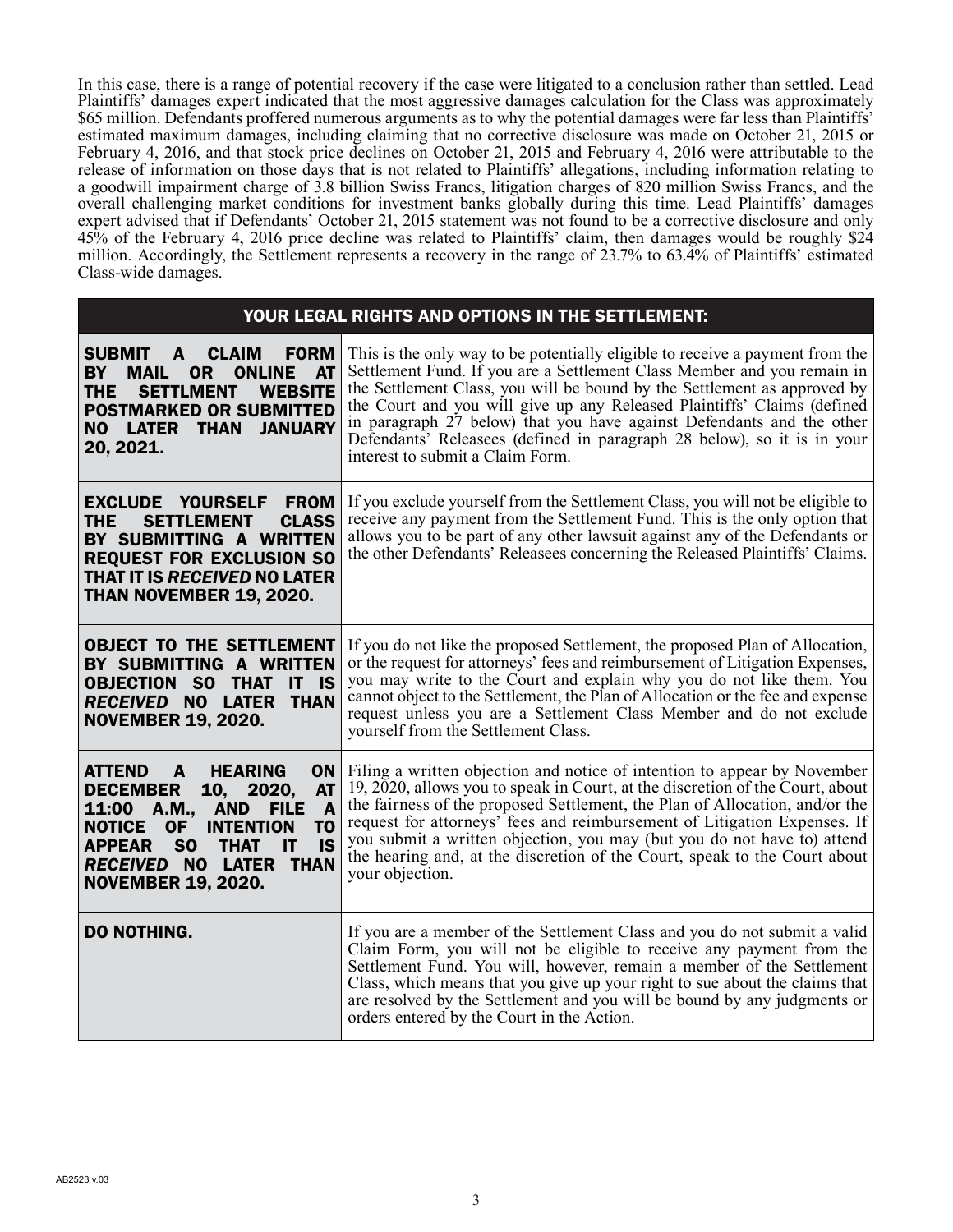# WHAT THIS NOTICE CONTAINS

| Why Did I Get This Notice?                                                  | Page 4  |
|-----------------------------------------------------------------------------|---------|
| What Is This Case About?                                                    | Page 4  |
| How Do I Know If I Am Affected By The Settlement?                           |         |
| Who Is Included In The Settlement Class?                                    | Page 5  |
| What Are Lead Plaintiffs' Reasons For The Settlement?                       | Page 6  |
| What Might Happen If There Were No Settlement?                              | Page 6  |
| How Are Settlement Class Members Affected By The Action And The Settlement? | Page 6  |
| How Do I Participate In The Settlement? What Do I Need To Do?               | Page 8  |
| How Much Will My Payment Be?                                                | Page 8  |
| What Payment Are The Attorneys For The Settlement Class Seeking?            |         |
| How Will The Lawyers Be Paid?                                               | Page 14 |
| What If I Do Not Want To Be A Member Of The Settlement Class?               |         |
| How Do I Exclude Myself?                                                    | Page 14 |
| When And Where Will The Court Decide Whether To Approve The Settlement?     |         |
| Do I Have To Come To The Hearing? May I Speak At The Hearing If I           |         |
| Don't Like The Settlement?                                                  | Page 14 |
| What If I Bought Credit Suisse ADRs On Someone Else's Behalf?               | Page 16 |
| Can I See The Court File? Whom Should I Contact If I Have Questions?        | Page 16 |

# WHY DID I GET THIS NOTICE?

8. The Court directed that this Notice be mailed to you because you or someone in your family or an investment account for which you serve as a custodian may have purchased or otherwise acquired Credit Suisse ADRs during the Settlement Class Period. The Court has directed us to send you this Notice because, as a potential Settlement Class Member, you have a right to know about your options before the Court rules on the proposed Settlement. Additionally, you have the right to understand how this class action lawsuit may generally affect your legal rights. If the Court approves the Settlement, and the Plan of Allocation (or some other plan of allocation), the Claims Administrator selected by Lead Plaintiffs and approved by the Court will make payments pursuant to the Settlement after any objections and appeals are resolved.

9. The purpose of this Notice is to inform you of the existence of this case, that it is a class action, how you might be affected, and how to exclude yourself from the Settlement Class if you wish to do so. It is also being sent to inform you of the terms of the proposed Settlement, and of a hearing to be held by the Court to consider the fairness, reasonableness, and adequacy of the Settlement, the proposed Plan of Allocation and the motion by Co-Lead Counsel for an award of attorneys' fees and reimbursement of Litigation Expenses (the "Settlement Hearing"). See paragraph 70 below for details about the Settlement Hearing, including the date and location of the hearing.

10. The issuance of this Notice is not an expression of any opinion by the Court concerning the merits of any claim in the Action, and the Court still has to decide whether to approve the Settlement. If the Court approves the Settlement and a plan of allocation, then payments to Authorized Claimants will be made after any appeals are resolved and after the completion of all claims processing. Please be patient, as this process can take some time to complete.

# WHAT IS THIS CASE ABOUT?

11. On December 22, 2017, this Action was commenced in the United States District Court for the Southern District of New York, styled *City of Birmingham Firemen's and Policemen's Supplemental Pension System v. Credit Suisse Group AG, et al., Case No.* 1:17-cv-10014.

12. By Order dated March 19, 2018, the Court appointed City of Birmingham Retirement and Relief System, Westchester Putnam Counties Heavy & Highway Laborers Local 60 Benefit Funds, Teamsters Local 456 Pension and Annuity Funds, and the International Brotherhood of Teamsters Local No. 710 Pension Plan as Lead Plaintiffs and approved Lead Plaintiffs' selection of Saxena White P.A. ("Saxena White") and Cohen Milstein Sellers & Toll PLLC ("Cohen Milstein") as Co-Lead Counsel for the class.

13. On April 18, 2018, Lead Plaintiffs filed their Amended Class Action Complaint (the "Complaint"), on behalf of the Settlement Class, asserting claims against Defendants under Section 10(b) of the Securities Exchange Act of 1934 (the "Exchange Act") and Rule 10b-5 promulgated thereunder, and against the Individual Defendants under Section 20(a) of the Exchange Act. The Complaint alleges, among other things, that during the Settlement Class Period (as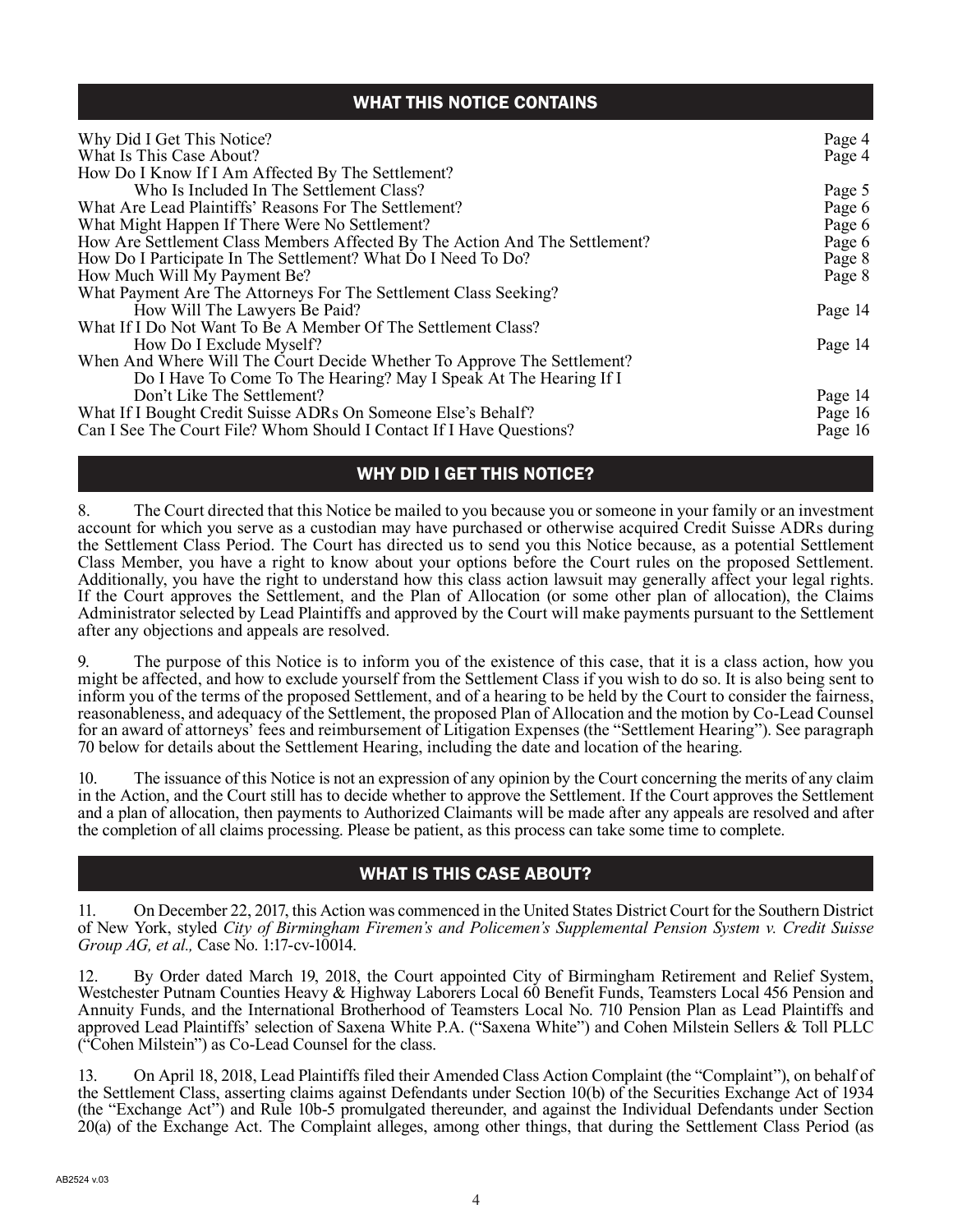defined below), Defendants made false and misleading statements or omissions in Credit Suisse's 2014 Annual Report related to Credit Suisse's risk limits and risk controls. The Complaint further alleges that the price of Credit Suisse ADRs was artificially inflated as a result of Defendants' false and misleading statements, and that the price of Credit Suisse ADRs declined when the truth regarding Defendants' alleged misrepresentations was revealed. By Order dated February 19, 2019, the Court denied in part and granted in part Defendants' motion to dismiss for failure to state a claim. Defendants moved for reconsideration of that decision; the Court denied that motion on May 16, 2019. Over the next year the Parties engaged in extensive negotiation and litigation regarding document discovery; the service of and response to requests for production, requests for admission, and interrogatories; and extensive document review. Defendants produced more than 222,000 documents to Lead Plaintiffs, comprising a total of approximately 1,510,000 pages. Lead Plaintiffs produced more than 1,100 documents, totaling over 30,000 pages, to Defendants. On May 13, 2020, Lead Plaintiffs filed their pre-motion conference letter in support of class certification. On May 20, 2020, Defendants filed their opposing letter.

14. Lead Plaintiffs and Defendants participated in an initial mediation session on April 25, 2019 before nationally recognized mediator Michelle Yoshida of Phillips ADR Enterprises. That initial session and subsequent conversations did not result in a resolution. On June 3, 2020, Lead Plaintiffs and Defendants participated in a second mediation session before Ms. Yoshida. During the mediation, the Parties reached an agreement in principle to settle the Action for a cash payment of \$15,500,000.00 for the benefit of the Settlement Class, subject to certain terms and conditions and the execution of a customary "long form" stipulation and agreement of settlement and related papers.

15. Based on their investigation, discovery, prosecution and mediation of the case, Lead Plaintiffs and Co-Lead Counsel have concluded that the terms and conditions of the Stipulation are fair, reasonable and adequate to Lead Plaintiffs and the other members of the Settlement Class, and in their best interests. Based on Lead Plaintiffs' oversight of the prosecution of this matter and with the advice of their counsel, each of the Lead Plaintiffs has agreed to settle and release the claims raised in the Action pursuant to the terms and provisions of the Stipulation, after considering, among other things, (a) the substantial financial benefit that Lead Plaintiffs and the other members of the Settlement Class will receive under the proposed Settlement; (b) the significant risks and costs of continued litigation and trial; and (c) the desirability of permitting the proposed Settlement to be consummated as provided by the terms of the Stipulation.

16. The Stipulation and the Settlement constitute a compromise of matters that are in dispute among the Parties. Defendants have entered into the Stipulation solely to eliminate the uncertainty, burden and expense of further protracted litigation. Each of the Defendants denies any wrongdoing, and the Settlement and Stipulation shall in no event be construed or deemed to be evidence of or an admission or concession on the part of any of the Defendants with respect to any claim or allegation of any fault, liability, wrongdoing, or damage whatsoever, or any infirmity in the defenses that the Defendants have, or could have, asserted. Defendants expressly deny that Lead Plaintiffs have asserted any valid claims as to any of them, and expressly deny any and all allegations of fault, liability, wrongdoing, or damages whatsoever. The Stipulation and the Settlement also shall in no event be construed or deemed to be evidence of or an admission or concession on the part of any Lead Plaintiff of an infirmity in any of the claims asserted in the Action, or an admission or concession that any of the Defendants' defenses to liability had any merit.

17. On August 24, 2020, the Court preliminarily approved the Settlement, authorized this Notice to be disseminated to potential Settlement Class Members, and scheduled the Settlement Hearing to consider, among other things, whether to grant final approval to the Settlement.

### HOW DO I KNOW IF I AM AFFECTED BY THE SETTLEMENT? WHO IS INCLUDED IN THE SETTLEMENT CLASS?

18. If you are a member of the Settlement Class, you are subject to the Settlement, unless you timely request to be excluded. The Settlement Class consists of:

all persons and entities who purchased, or otherwise acquired, the ADRs of Credit Suisse between March 20, 2015, and February 3, 2016, inclusive, and who were allegedly damaged thereby.

Excluded from the Settlement Class are (i) Defendants; (ii) the Officers and directors of Credit Suisse (at all relevant times); (iii) members of their immediate families and their legal representatives, successors or assigns; and (iv) any firm or entity in which any Defendant has or had a controlling interest. Also excluded from the Settlement Class are any persons and entities who or which exclude themselves by submitting a request for exclusion that is accepted by the Court. See "What If I Do Not Want To Be A Member Of The Settlement Class? How Do I Exclude Myself?" on page 14 below.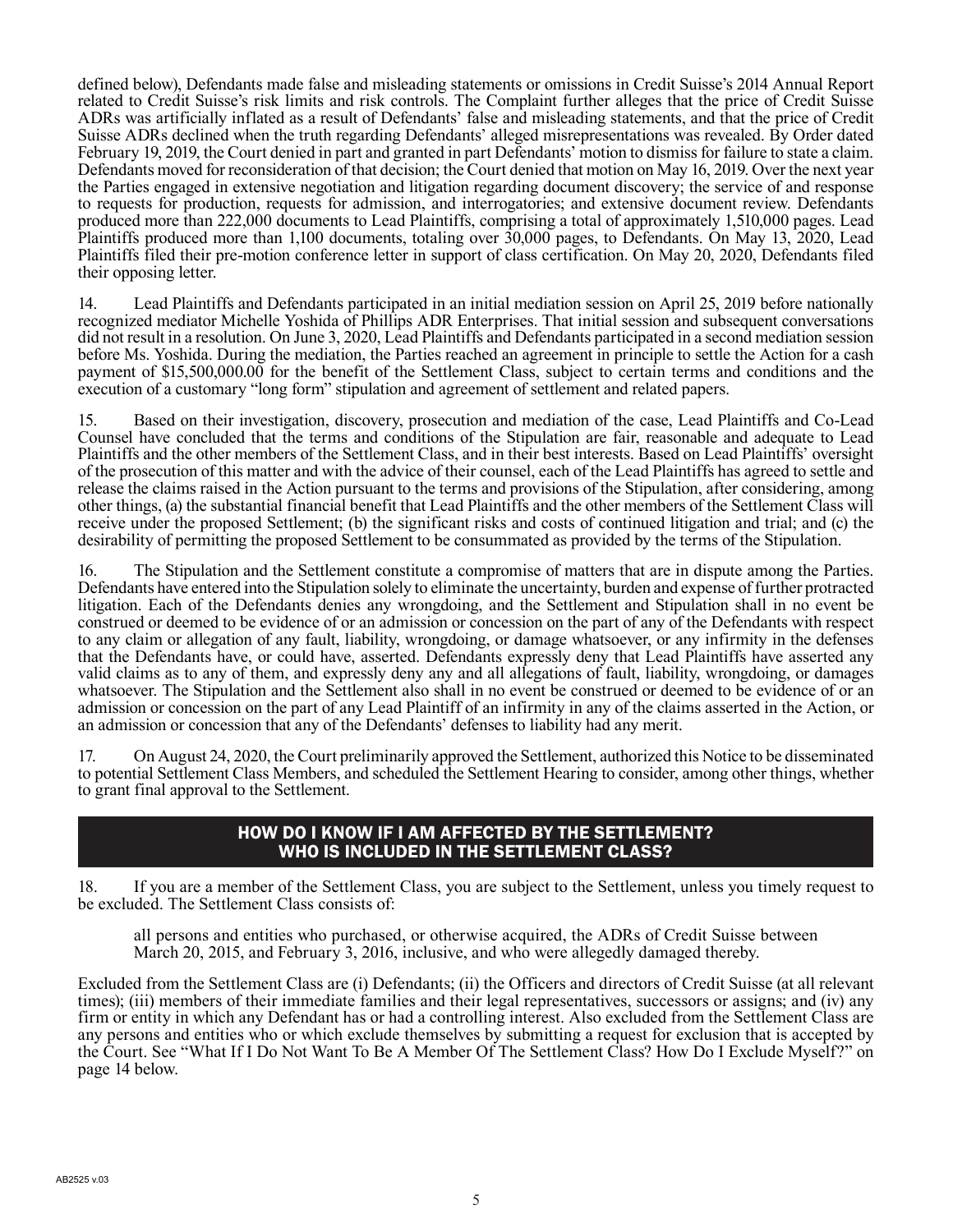**PLEASE NOTE: RECEIPT OF THIS NOTICE DOES NOT MEAN THAT YOU ARE A SETTLEMENT CLASS MEMBER OR THAT YOU WILL BE ENTITLED TO RECEIVE PROCEEDS FROM THE SETTLEMENT. IF YOU ARE A SETTLEMENT CLASS MEMBER AND YOU WISH TO BE POTENTIALLY ELIGIBLE TO PARTICIPATE IN THE DISTRIBUTION OF PROCEEDS FROM THE SETTLEMENT, YOU ARE REQUIRED TO SUBMIT THE CLAIM FORM THAT IS BEING DISTRIBUTED WITH THIS NOTICE AND THE REQUIRED SUPPORTING DOCUMENTATION AS SET FORTH THEREIN POSTMARKED OR SUBMITTED ONLINE NO LATER THAN JANUARY 20, 2021.**

# WHAT ARE LEAD PLAINTIFFS' REASONS FOR THE SETTLEMENT?

19. Lead Plaintiffs and Co-Lead Counsel believe that the claims asserted against Defendants have merit. They recognize, however, the expense and length of continued proceedings necessary to pursue their claims against Defendants through further motion practice, trial and appeals, as well as the very substantial risks they would face in establishing liability and damages. Lead Plaintiffs and Co-Lead Counsel recognized that Defendants had numerous avenues of attack that could preclude a recovery. For example, Defendants would assert that their statements were not materially false and misleading, and that even if they were, they did not cause any damage to the Settlement Class. Even if the hurdles to establishing liability were overcome, the amount of damages that could be attributed to the allegedly false statements would be hotly contested. Lead Plaintiffs would have to prevail at several stages—class certification, motions for summary judgment, trial, and if they prevailed on those, on the appeals that were likely to follow. Thus, there were very significant risks attendant to the continued prosecution of the Action.

20. In light of these risks, the amount of the Settlement and the immediacy of recovery to the Settlement Class, Lead Plaintiffs and Co-Lead Counsel believe that the proposed Settlement is fair, reasonable and adequate, and in the best interests of the Settlement Class. Lead Plaintiffs and Co-Lead Counsel believe that the Settlement provides a substantial benefit to the Settlement Class, namely \$15,500,000.00 in cash (less the various deductions described in this Notice), as compared to the risk that the claims in the Action would produce a smaller or no recovery after summary judgment, trial and appeals, possibly years in the future.

21. Defendants have denied the claims asserted against them in the Action and deny having engaged in any wrongdoing or violation of law of any kind whatsoever. Defendants have agreed to the Settlement solely to eliminate the burden and expense of continued litigation. Accordingly, as noted above, the Settlement may not be construed as an admission of any wrongdoing by Defendants.

# WHAT MIGHT HAPPEN IF THERE WERE NO SETTLEMENT?

22. If there were no Settlement and Lead Plaintiffs failed to establish any essential legal or factual element of their claims against Defendants, neither Lead Plaintiffs nor the other members of the Settlement Class would recover anything from Defendants. Also, if Defendants were successful in proving any of their defenses, either at summary judgment, at trial or on appeal, the Settlement Class could recover substantially less than the amount provided in the Settlement, or nothing at all.

# HOW ARE SETTLEMENT CLASS MEMBERS AFFECTED BY THE ACTION AND THE SETTLEMENT?

23. As a Settlement Class Member, you are represented by Lead Plaintiffs and Co-Lead Counsel, unless you enter an appearance through counsel of your own choice at your own expense. You are not required to retain your own counsel, but if you choose to do so, such counsel must file a notice of appearance on your behalf and must serve copies of his or her appearance on the attorneys listed in the section entitled, "When And Where Will The Court Decide Whether To Approve The Settlement?" below.

24. If you are a Settlement Class Member and do not wish to remain a Settlement Class Member, you may exclude yourself from the Settlement Class by following the instructions in the section entitled, "What If I Do Not Want To Be A Member Of The Settlement Class? How Do I Exclude Myself?" below.

25. If you are a Settlement Class Member and you wish to object to the Settlement, the Plan of Allocation, or Co-Lead Counsel's application for attorneys' fees and reimbursement of Litigation Expenses, and if you do not exclude yourself from the Settlement Class, you may present your objections by following the instructions in the section entitled, "When And Where Will The Court Decide Whether To Approve The Settlement?" below.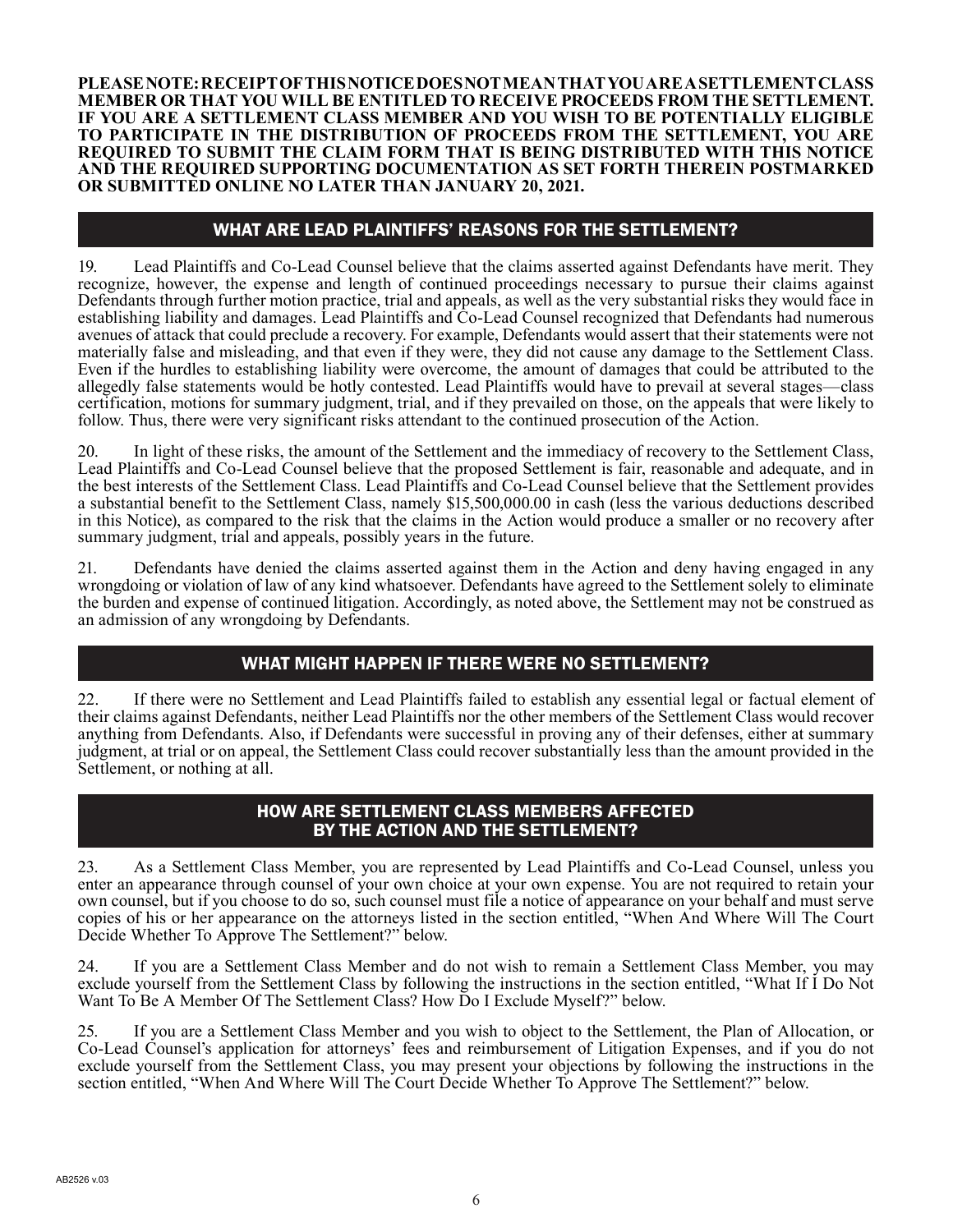26. If you are a Settlement Class Member and you do not exclude yourself from the Settlement Class, you will be bound by any orders issued by the Court. If the Settlement is approved, the Court will enter a judgment (the "Judgment"). The Judgment will dismiss with prejudice the claims against Defendants and will provide that, upon the Effective Date of the Settlement, Lead Plaintiffs and each of the other Settlement Class Members, on behalf of themselves, and their respective heirs, executors, administrators, predecessors, successors, and assigns, in their capacities as such, shall be deemed to have, and by operation of the Stipulation, of law, and of the Judgment shall have, fully, finally and forever compromised, settled, released, resolved, relinquished, waived and discharged each and every Released Plaintiffs' Claim (as defined in paragraph 27 below) against the Defendants and the other Defendants' Releasees (as defined in paragraph 28 below), and shall forever be barred and enjoined from prosecuting any or all of the Released Plaintiffs' Claims against any of the Defendants' Releasees.

27. "Released Plaintiffs' Claims" means, to the extent allowed by law, all claims, demands, losses, rights, and causes of action of any nature whatsoever, whether known or Unknown Claims, that have been or could have been asserted in this Action or could in the future be asserted in any forum, whether foreign or domestic, whether arising under federal, state, common, or foreign law, by Lead Plaintiffs, any member of the Settlement Class, or their successors, assigns, executors, administrators, representatives, attorneys, and agents, in their capacities as such, whether brought directly or indirectly against any of the Defendants, which (a) arise out of, are based upon, or relate to in any way any of the allegations, acts, transactions, facts, events, matters, occurrences, representations or omissions involved, set forth, alleged or referred to, in this Action, or which could have been alleged in this Action, and (b) arise out of, are based upon, or relate to in any way the purchase, acquisition, holding, sale, or disposition of any Credit Suisse ADRs during the Settlement Class period. Released Plaintiffs' Claims do not include: (i) any claims relating to the enforcement of the Settlement; and (ii) any claims of any person or entity who or which submits a request for exclusion that is accepted by the Court.

28. "Defendants' Releasees" means Defendants; the present and former parents, subsidiaries, divisions and affiliates of Credit Suisse (each a "CS Affiliate"); the present and former employees, officers and directors of Credit Suisse and of each CS Affiliate; the present and former attorneys, accountants, insurers and agents of each of the Defendants and of each CS Affiliate; and the predecessors, heirs, successors and assigns of each.

29. "Unknown Claims" means any Released Plaintiffs' Claims that any Lead Plaintiff or any other Settlement Class Member does not know or suspect to exist in his, her or its favor at the time of the release of such claims, and any Released Defendants' Claims (as defined in Paragraph 31 below) that any Defendant or any other Defendants' Releasee does not know or suspect to exist in his, her, or its favor at the time of the release of such claims, which, if known by him, her or it, might have affected his, her or its decision(s) with respect to this Settlement. With respect to any and all Released Claims, the Parties stipulate and agree that, upon the Effective Date of the Settlement, Lead Plaintiffs and Defendants shall expressly waive, and each of the other Settlement Class Members and each of the other Plaintiffs' Releasees and Defendants' Releasees shall be deemed to have waived, and by operation of the Judgment, shall have expressly waived, any and all provisions, rights, and benefits conferred by any law of any state or territory of the United States, or principle of common law or foreign law, which is similar, comparable, or equivalent to California Civil Code §1542, which provides:

A general release does not extend to claims that the creditor or releasing party does not know or suspect to exist in his or her favor at the time of executing the release, and that, if known by him or her, would have materially affected his or her settlement with the debtor or released party.

Lead Plaintiffs and Defendants acknowledge, and each of the other Settlement Class Members and each of the other Plaintiffs' Releasees and Defendants' Releasees shall be deemed by operation of law to have acknowledged, that the foregoing waiver was separately bargained for and a key element of the Settlement.

30. The Judgment will also provide that, upon the Effective Date of the Settlement, Defendants, on behalf of themselves, and their respective heirs, executors, administrators, predecessors, successors, and assigns, in their capacities as such, shall be deemed to have, and by operation of the Stipulation, of law, and of the Judgment shall have, fully, finally, and forever compromised, settled, released, resolved, relinquished, waived, and discharged each and every Released Defendants' Claim (as defined in paragraph 31 below) against any of the Plaintiffs' Releasees (as defined in paragraph 32 below), and shall forever be barred and enjoined from prosecuting any or all of the Released Defendants' Claims against any of the Plaintiffs' Releasees.

31. "Released Defendants' Claims" means all claims and causes of action of every nature and description, whether known claims or Unknown Claims, whether arising under federal, state, common, or foreign law, that arise out of or relate in any way to the institution, prosecution, or settlement of the claims asserted in the Action against the Defendants. Released Defendants' Claims do not include any claims relating to the enforcement of the Settlement and any claims against any person or entity who or which submits a request for exclusion from the Settlement Class that is accepted by the Court.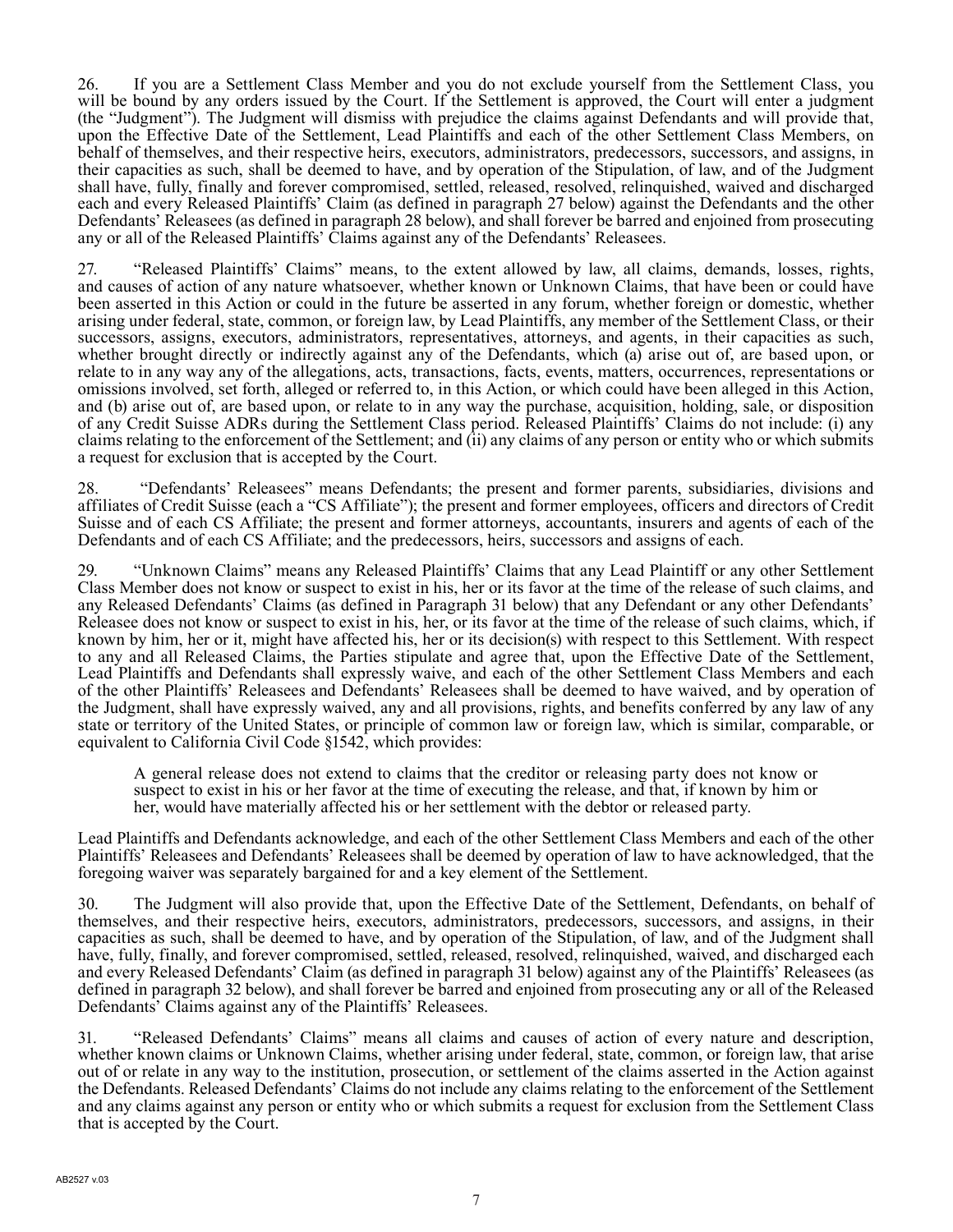32. "Plaintiffs' Releasees" means Lead Plaintiffs, all other plaintiffs in the Action, their respective attorneys, and all other Settlement Class Members.

33. The Judgment will also provide that, upon the Effective Date, to the extent allowed by law, the Stipulation shall operate conclusively as an estoppel and full defense in the event, and to the extent, of any claim, demand, action, or proceeding brought by a Settlement Class Member against any of the Defendants' Releasees with respect to any Released Plaintiffs' Claim, or brought by a Defendant against any of the Plaintiffs' Releasees with respect to any Released Defendants' Claim.

34. The Judgment shall, among other things, provide for the dismissal with prejudice of the Action against the Defendants, without costs to any Party, except for the payments expressly provided for in the Stipulation.

# HOW DO I PARTICIPATE IN THE SETTLEMENT? WHAT DO I NEED TO DO?

35. To be potentially eligible for a payment from the proceeds of the Settlement, you must be a member of the Settlement Class and you must timely complete and return the Claim Form with adequate supporting documentation. The Claim Form and documentation can be submitted by mail or online at the Settlement website, www.CreditSuisseSecuritiesLitigation.com. The Claim Form must be postmarked or submitted online no later than January 20, 2021. A Claim Form is included with this Notice, or you may obtain one from the website maintained by the Claims Administrator for the Settlement, www.CreditSuisseSecuritiesLitigation.com, or you may request that a Claim Form be mailed to you by calling the Claims Administrator toll free at (855) 907-2119. Please retain all records of your ownership of and transactions in Credit Suisse ADRs, as they may be needed to document your Claim. If you request exclusion from the Settlement Class or do not submit a timely and valid Claim Form, you will not be eligible to share in the Net Settlement Fund.

# HOW MUCH WILL MY PAYMENT BE?

36. At this time, it is not possible to make any determination as to how much any individual Settlement Class Member may receive from the Settlement.

37. Pursuant to the Settlement, Defendants have agreed to pay fifteen million five hundred thousand dollars (\$15,500,000.00) in cash. The Settlement Amount will be deposited into an escrow account. The Settlement Amount plus any interest earned thereon is referred to as the "Settlement Fund." If the Settlement is approved by the Court and the Effective Date occurs, the "Net Settlement Fund" (that is, the Settlement Fund less (a) all federal, state and/or local taxes (including any interest or penalties thereon) on any income earned by the Settlement Fund, the reasonable costs incurred in connection with determining the amount of and paying taxes owed by the Settlement Fund (including reasonable expenses of tax attorneys and accountants), and all taxes imposed on payments by the Settlement Fund, including withholding taxes; (b) the costs and expenses incurred in connection with providing notice to Settlement Class Members and administering the Settlement on behalf of Settlement Class Members; and (c) any attorneys' fees and Litigation Expenses awarded by the Court) will be distributed to Settlement Class Members who submit valid Claim Forms, in accordance with the proposed Plan of Allocation or such other plan of allocation as the Court may approve.

38. The Net Settlement Fund will not be distributed unless and until the Court has approved the Settlement and a plan of allocation, and the time for any petition for rehearing, appeal or review, whether by certiorari or otherwise, has expired.

39. Neither Defendants nor any other person or entity that paid any portion of the Settlement Amount on their behalf are entitled to get back any portion of the Settlement Fund once the Court's order or judgment approving the Settlement becomes final. Defendants shall not have any liability, obligation or responsibility for the administration of the Settlement, the disbursement of the Net Settlement Fund or the plan of allocation.

40. Approval of the Settlement is independent from approval of a plan of allocation. Any determination with respect to a plan of allocation will not affect the Settlement, if approved.

41. Unless the Court otherwise orders, any Settlement Class Member who fails to submit a Claim Form postmarked or submitted online on or before January 20, 2021, shall be fully and forever barred from receiving payments pursuant to the Settlement but will in all other respects remain a Settlement Class Member and be subject to the provisions of the Stipulation, including the terms of any Judgment entered and the releases given. This means that each Settlement Class Member releases the Released Plaintiffs' Claims (as defined in paragraph 27 above) against the Defendants' Releasees (as defined in paragraph 28 above) and will be enjoined and prohibited from filing, prosecuting, or pursuing any of the Released Plaintiffs' Claims against any of the Defendants' Releasees whether or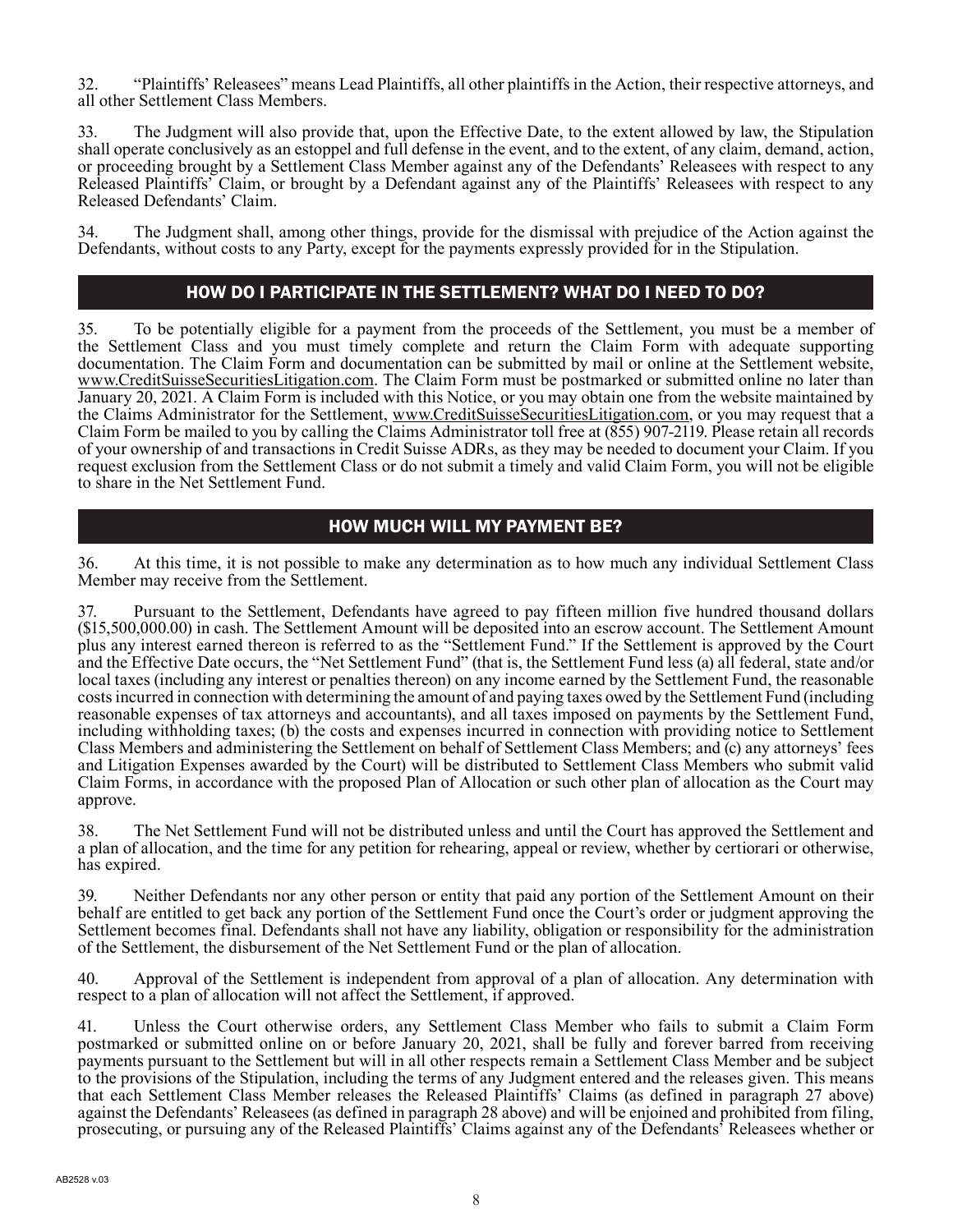not such Settlement Class Member submits a Claim Form.

42. Participants in and beneficiaries of a plan covered by ERISA ("ERISA Plan") should NOT include any information relating to their transactions in Credit Suisse ADRs held through the ERISA Plan in any Claim Form that they may submit in this Action. They should include ONLY those Credit Suisse ADRs that they purchased or acquired outside of the ERISA Plan.

43. The Court has reserved jurisdiction to allow, disallow, or adjust on equitable grounds the Claim of any Settlement Class Member.

44. Each Claimant shall be deemed to have submitted to the jurisdiction of the Court with respect to his, her or its Claim Form.

45. Only Settlement Class Members, i.e., persons and entities who purchased or otherwise acquired Credit Suisse ADRs during the Settlement Class Period and were allegedly damaged as a result of such purchases or acquisitions, will be potentially eligible to share in the distribution of the Net Settlement Fund. Persons and entities that are excluded from the Settlement Class by definition or that exclude themselves from the Settlement Class pursuant to request will not be eligible to receive a distribution from the Net Settlement Fund and should not submit Claim Forms.

### **PROPOSED PLAN OF ALLOCATION**

46. The objective of the Plan of Allocation is to distribute the Net Settlement Fund equitably among Authorized Claimants who allegedly suffered economic losses as a proximate result of the alleged wrongdoing. The calculations made pursuant to the Plan of Allocation are not intended to be estimates of, nor indicative of, the amounts, if any, that Settlement Class Members might have been able to recover after a trial. Nor are the calculations pursuant to the Plan of Allocation intended to be estimates of the amounts that will be paid to Authorized Claimants pursuant to the Settlement. The computations under the Plan of Allocation are only a method to weigh the claims of Authorized Claimants against one another for the purposes of making *pro rata* allocations of the Net Settlement Fund.

47. The Plan of Allocation was created with the assistance of a consulting damages expert and reflects the assumption (which Defendants dispute) that Defendants' alleged false and misleading statements and material omissions allegedly proximately caused the price of Credit Suisse ADRs to be artificially inflated throughout the Settlement Class Period. In calculating the estimated artificial inflation allegedly caused by Defendants' alleged misrepresentations and omissions, Lead Plaintiffs' damages expert considered price changes in Credit Suisse ADRs in reaction to certain public announcements allegedly revealing the truth concerning Defendants' alleged misrepresentations and material omissions, adjusting for price changes that were attributable to market or industry forces. However, the Plan of Allocation is not a formal damages analysis.

48. In order to have recoverable damages, the disclosure of the allegedly misrepresented information must be the cause of the decline in the price of Credit Suisse ADRs. In this case, Lead Plaintiffs allege that Defendants made false statements and omitted material facts during the period between March 20, 2015 and February 3, 2016, inclusive, which had the effect of artificially inflating the price of Credit Suisse ADRs. Lead Plaintiffs further allege that corrective information was released to the market on October 21, 2015 and February 4, 2016, which removed the artificial inflation from the price of Credit Suisse ADRs on those days.

49. Recognized Losses are based primarily on the difference in the amount of alleged artificial inflation in the prices of Credit Suisse ADRs at the time of purchase or acquisition and at the time of sale or the difference between the actual purchase price and sale price. Accordingly, in order to have a Recognized Loss under the Plan of Allocation, a Settlement Class Member who or which purchased or otherwise acquired Credit Suisse ADRs during the Settlement Class Period must have held those ADRs through at least one of the dates where new corrective information was released to the market and partially removed the artificial inflation from the price of Credit Suisse ADRs.

50. The estimated alleged artificial inflation in the price of Credit Suisse ADRs during the Settlement Class Period to be applied in this Plan of Allocation is reflected in Table 1 below.<sup>2</sup>

<sup>&</sup>lt;sup>2</sup> The "90-day look back" provision of the Private Securities Litigation Reform Act of 1995 ("PSLRA") is incorporated into the calculation of the Recognized Loss for Credit Suisse ADRs. Pursuant to Section 21D(e)(1) of the Exchange Act, "in any private action arising under this chapter in which the plaintiff seeks to establish damages by reference to the market price of a security, the award of damages to the plaintiff shall not exceed the difference between the purchase or sale price paid or received, as appropriate, by the plaintiff for the subject security and the mean trading price of that security during the 90-day period beginning on the date on which the information correcting the misstatement or omission that is the basis for the action is disseminated to the market." Consistent with the requirements of the Exchange Act, the Recognized Loss amounts are reduced to an appropriate extent by taking into account the closing prices of Credit Suisse ADRs during this "90-Day Lookback Period" from February 4, 2016 through and including May 3, 2016.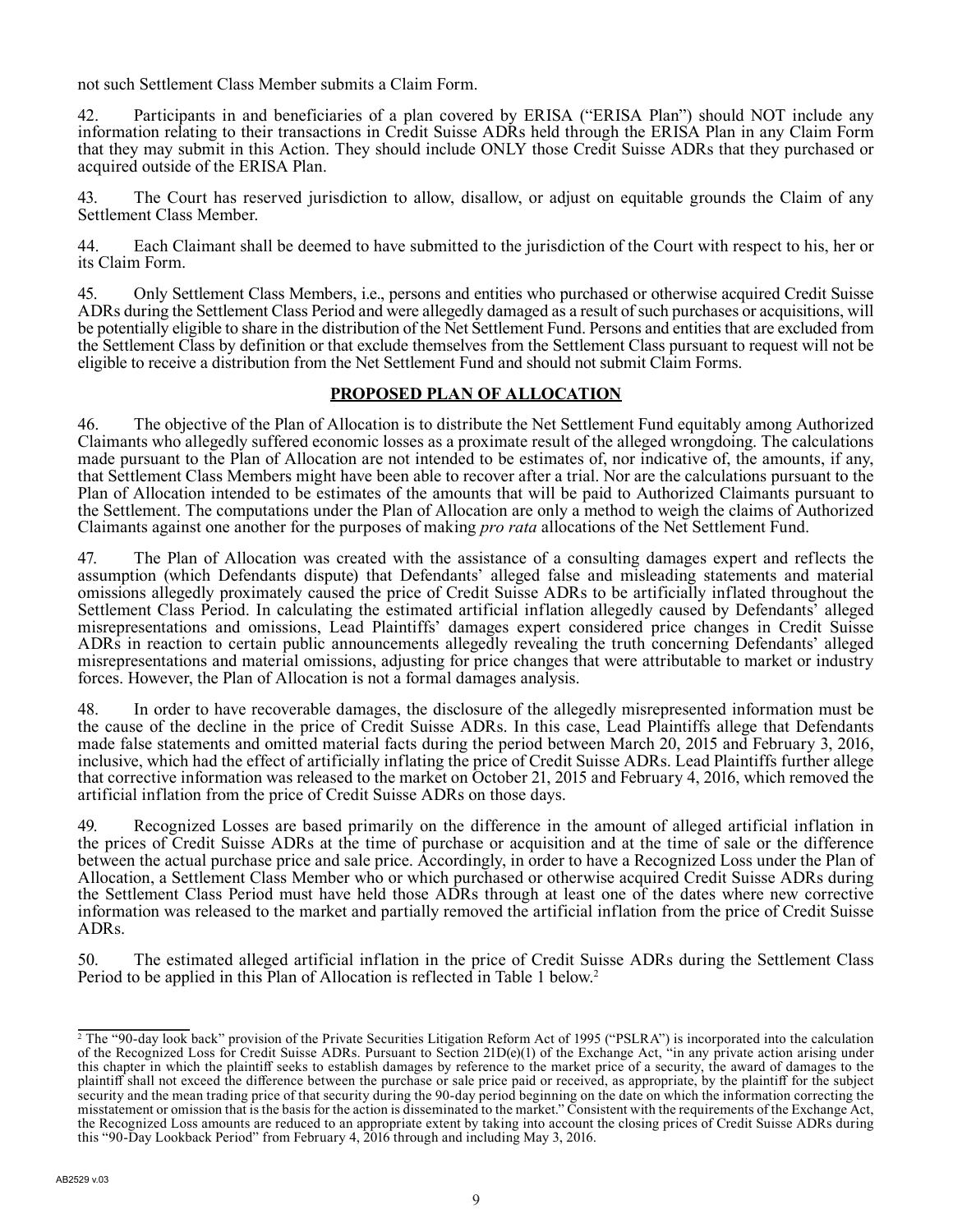| Table 1<br>Alleged Artificial Inflation in Credit Suisse ADRs <sup>3</sup> |                  |                                             |  |  |
|----------------------------------------------------------------------------|------------------|---------------------------------------------|--|--|
| <b>From</b>                                                                | To               | <b>Alleged Artificial Inflation Per ADR</b> |  |  |
| March 20, 2015                                                             | October 20, 2015 | \$3.01                                      |  |  |
| October 21, 2015                                                           | February 3, 2016 | \$2.38                                      |  |  |
| February 4, 2016                                                           | Thereafter       | \$0.00                                      |  |  |

#### **CALCULATION OF RECOGNIZED LOSS PER ADR**

51. For each Credit Suisse ADR purchased or otherwise acquired during the Settlement Class Period (i.e., March 20, 2015 through February 3, 2016, inclusive), the Recognized Loss per ADR shall be calculated based on the formula stated below. In the calculations below, all purchase and sale prices shall exclude any fees, taxes and commissions. If a Recognized Loss amount is calculated to be a negative number, that Recognized Loss shall be set to zero.

- i. For each Credit Suisse ADR that was purchased or otherwise acquired during the Settlement Class Period that was sold prior to the open of trading on October 21, 2015, the Recognized Loss is \$0.00.
- ii. For each Credit Suisse ADR that was purchased or otherwise acquired during the Settlement Class Period that was sold during the period October 21, 2015 through February 3, 2016, inclusive, the Recognized Loss per ADR is *the lesser of*:
	- a. the amount of alleged artificial inflation per ADR on the date of purchase/acquisition as stated in Table 1 above minus the amount of alleged artificial inflation per ADR on the date of sale as stated in Table 1 above; or
	- b. the purchase/acquisition price *minus* the sale price.
- iii. For each Credit Suisse ADR that was purchased or otherwise acquired during the Settlement Class Period that was sold during the period February 4, 2016 through May 3, 2016, inclusive, the Recognized Loss per ADR is *the least of*:
	- a. the amount of alleged artificial inflation per ADR on the date of purchase/acquisition as stated in Table 1 above *minus* the amount of alleged artificial inflation per ADR on the date of sale as stated in Table 1 above;
	- b. the purchase/acquisition price *minus* the average closing price between February 4, 2016 and the date of sale provided in Table 2 below; or
	- c. the purchase/acquisition price *minus* the sale price.
- iv. For each Credit Suisse ADR that was purchased or otherwise acquired during the Settlement Class Period and still held as of the close of trading on May 3, 2016, the Recognized Loss per ADR is *the lesser of*:
	- a. the amount of alleged artificial inflation per ADR on the date of purchase/acquisition as stated in Table 1 above;
	- b. the purchase/acquisition price *minus* \$14.49.4

<sup>&</sup>lt;sup>3</sup> Any transactions in Credit Suisse ADRs executed outside of regular trading hours for the U.S. financial markets shall be deemed to have occurred during the prior regular trading session.

<sup>4</sup> As shown in Table 2, the mean (average) closing price for Credit Suisse ADRs during the 90-day look back period was \$14.49.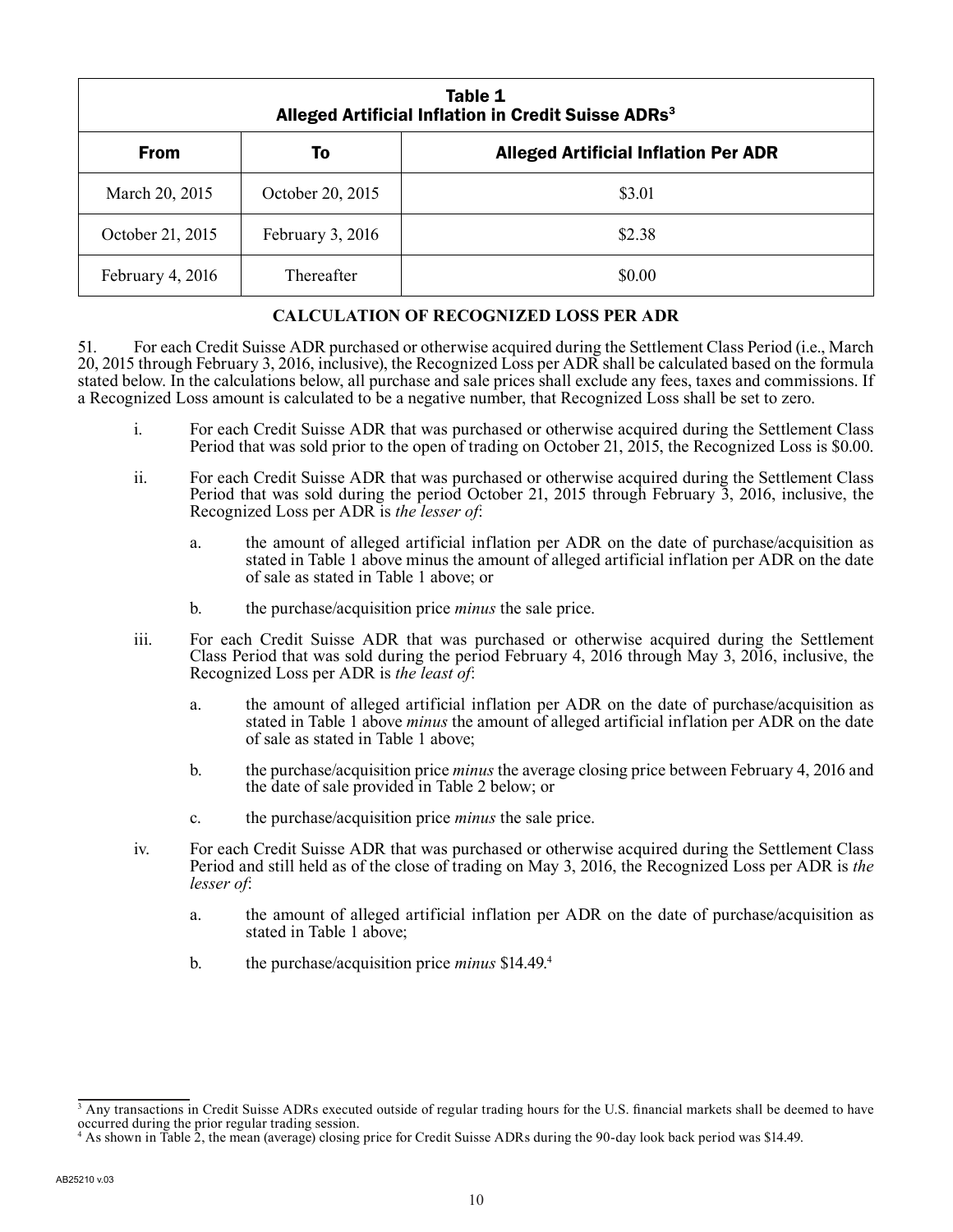| <b>Table 2</b><br>90-Day Lookback Value by Sale/Disposition Date |                                |                                                                                             |  |             |                                |                                                                                             |
|------------------------------------------------------------------|--------------------------------|---------------------------------------------------------------------------------------------|--|-------------|--------------------------------|---------------------------------------------------------------------------------------------|
| <b>Date</b>                                                      | <b>Closing</b><br><b>Price</b> | <b>Average Closing</b><br><b>Price Between</b><br><b>February 4, 2016</b><br>and Date Shown |  | <b>Date</b> | <b>Closing</b><br><b>Price</b> | <b>Average Closing</b><br><b>Price Between</b><br><b>February 4, 2016</b><br>and Date Shown |
| 2/4/2016                                                         | \$14.89                        | \$14.89                                                                                     |  | 3/21/2016   | \$15.04                        | \$14.33                                                                                     |
| 2/5/2016                                                         | \$14.98                        | \$14.94                                                                                     |  | 3/22/2016   | \$14.75                        | \$14.34                                                                                     |
| 2/8/2016                                                         | \$14.44                        | \$14.77                                                                                     |  | 3/23/2016   | \$14.72                        | \$14.35                                                                                     |
| 2/9/2016                                                         | \$13.47                        | \$14.45                                                                                     |  | 3/24/2016   | \$14.36                        | \$14.35                                                                                     |
| 2/10/2016                                                        | \$13.61                        | \$14.28                                                                                     |  | 3/28/2016   | \$14.41                        | \$14.36                                                                                     |
| 2/11/2016                                                        | \$12.68                        | \$14.01                                                                                     |  | 3/29/2016   | \$14.20                        | \$14.35                                                                                     |
| 2/12/2016                                                        | \$13.82                        | \$13.98                                                                                     |  | 3/30/2016   | \$14.22                        | \$14.35                                                                                     |
| 2/16/2016                                                        | \$13.56                        | \$13.93                                                                                     |  | 3/31/2016   | \$14.13                        | \$14.34                                                                                     |
| 2/17/2016                                                        | \$13.68                        | \$13.90                                                                                     |  | 4/1/2016    | \$14.06                        | \$14.34                                                                                     |
| 2/18/2016                                                        | \$13.42                        | \$13.86                                                                                     |  | 4/4/2016    | \$14.00                        | \$14.33                                                                                     |
| 2/19/2016                                                        | \$13.18                        | \$13.79                                                                                     |  | 4/5/2016    | \$13.35                        | \$14.30                                                                                     |
| 2/22/2016                                                        | \$13.36                        | \$13.76                                                                                     |  | 4/6/2016    | \$13.48                        | \$14.29                                                                                     |
| 2/23/2016                                                        | \$12.96                        | \$13.70                                                                                     |  | 4/7/2016    | \$13.19                        | \$14.26                                                                                     |
| 2/24/2016                                                        | \$13.15                        | \$13.66                                                                                     |  | 4/8/2016    | \$13.57                        | \$14.25                                                                                     |
| 2/25/2016                                                        | \$13.45                        | \$13.64                                                                                     |  | 4/11/2016   | \$13.84                        | \$14.24                                                                                     |
| 2/26/2016                                                        | \$13.65                        | \$13.64                                                                                     |  | 4/12/2016   | \$14.13                        | \$14.23                                                                                     |
| 2/29/2016                                                        | \$13.33                        | \$13.63                                                                                     |  | 4/13/2016   | \$15.08                        | \$14.25                                                                                     |
| 3/1/2016                                                         | \$14.10                        | \$13.65                                                                                     |  | 4/14/2016   | \$15.01                        | \$14.27                                                                                     |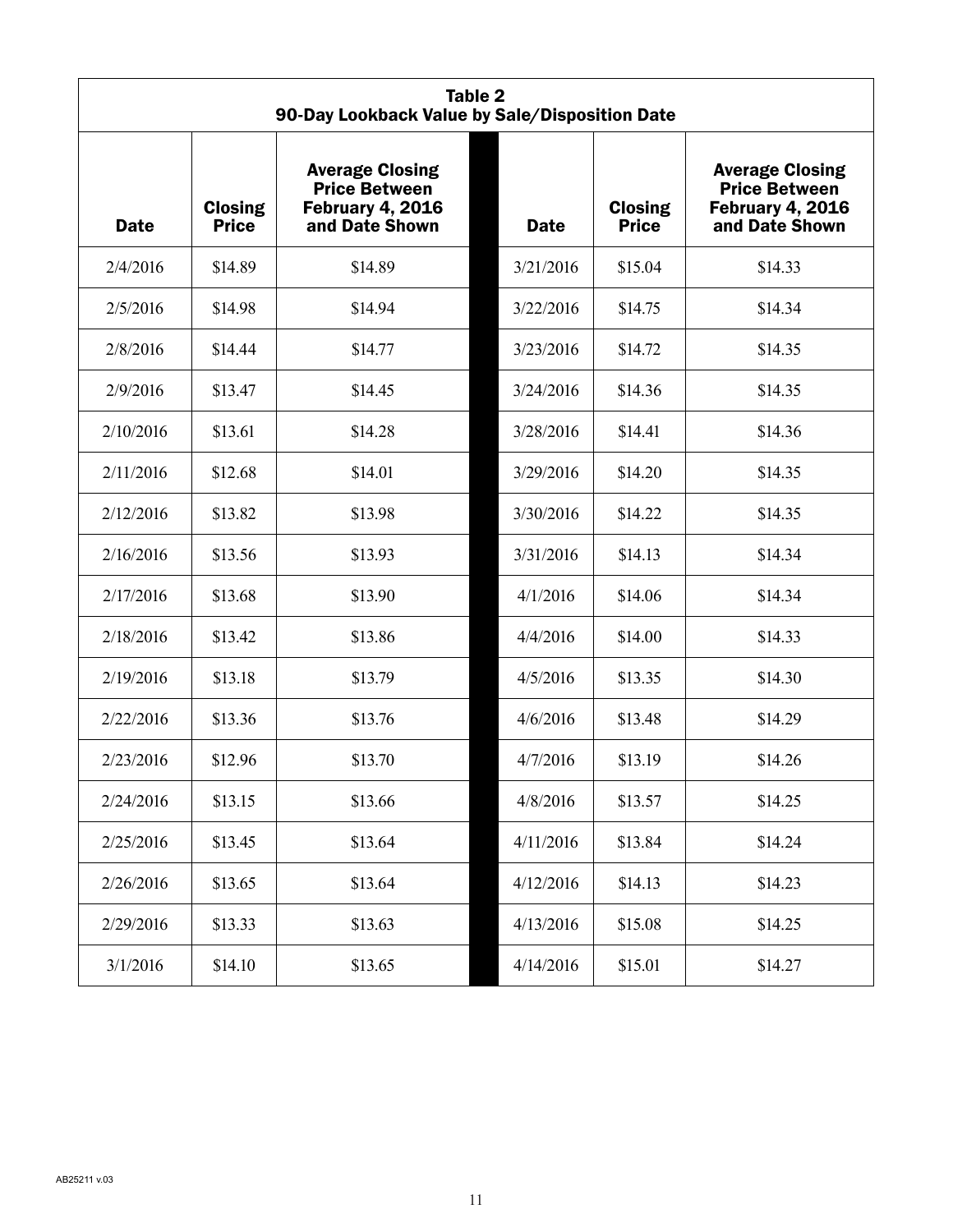| Table 2<br>90-Day Lookback Value by Sale/Disposition Date |                                |                                                                                             |  |             |                                |                                                                                             |
|-----------------------------------------------------------|--------------------------------|---------------------------------------------------------------------------------------------|--|-------------|--------------------------------|---------------------------------------------------------------------------------------------|
| <b>Date</b>                                               | <b>Closing</b><br><b>Price</b> | <b>Average Closing</b><br><b>Price Between</b><br><b>February 4, 2016</b><br>and Date Shown |  | <b>Date</b> | <b>Closing</b><br><b>Price</b> | <b>Average Closing</b><br><b>Price Between</b><br><b>February 4, 2016</b><br>and Date Shown |
| 3/2/2016                                                  | \$14.84                        | \$13.71                                                                                     |  | 4/15/2016   | \$14.89                        | \$14.28                                                                                     |
| 3/3/2016                                                  | \$15.54                        | \$13.81                                                                                     |  | 4/18/2016   | \$15.12                        | \$14.30                                                                                     |
| 3/4/2016                                                  | \$15.44                        | \$13.88                                                                                     |  | 4/19/2016   | \$15.42                        | \$14.32                                                                                     |
| 3/7/2016                                                  | \$15.48                        | \$13.96                                                                                     |  | 4/20/2016   | \$15.82                        | \$14.35                                                                                     |
| 3/8/2016                                                  | \$15.04                        | \$14.00                                                                                     |  | 4/21/2016   | \$15.59                        | \$14.37                                                                                     |
| 3/9/2016                                                  | \$14.96                        | \$14.04                                                                                     |  | 4/22/2016   | \$15.62                        | \$14.39                                                                                     |
| 3/10/2016                                                 | \$15.02                        | \$14.08                                                                                     |  | 4/25/2016   | \$15.21                        | \$14.41                                                                                     |
| 3/11/2016                                                 | \$15.93                        | \$14.15                                                                                     |  | 4/26/2016   | \$15.51                        | \$14.43                                                                                     |
| 3/14/2016                                                 | \$15.72                        | \$14.21                                                                                     |  | 4/27/2016   | \$15.51                        | \$14.44                                                                                     |
| 3/15/2016                                                 | \$15.31                        | \$14.25                                                                                     |  | 4/28/2016   | \$15.56                        | \$14.46                                                                                     |
| 3/16/2016                                                 | \$14.64                        | \$14.26                                                                                     |  | 4/29/2016   | \$15.21                        | \$14.48                                                                                     |
| 3/17/2016                                                 | \$14.78                        | \$14.28                                                                                     |  | 5/2/2016    | \$15.25                        | \$14.49                                                                                     |
| 3/18/2016                                                 | \$15.12                        | \$14.31                                                                                     |  | 5/3/2016    | \$14.56                        | \$14.49                                                                                     |

# **ADDITIONAL PROVISIONS**

52. The Net Settlement Fund will be allocated among all Authorized Claimants whose Distribution Amount (defined in paragraph 55 below) is \$10.00 or greater.

53. If a Settlement Class Member has more than one purchase/acquisition or sale of Credit Suisse ADRs, the first-in-first-out ("FIFO") method will be applied for matching sales to prior purchases. Under the FIFO methodology, sales of Credit Suisse ADRs will be matched in chronological order by trade date, first against Credit Suisse ADRs held as of the close of trading on March 19, 2015 (the last trading day before the Settlement Class Period begins) and then against the purchases of Credit Suisse ADRs during the Settlement Class Period.

54. A Claimant's "Recognized Claim" under the Plan of Allocation shall be the sum of his, her or its Recognized Loss amounts for all of the Credit Suisse ADRs.

55. The Net Settlement Fund will be distributed to Authorized Claimants on a pro rata basis based on the relative size of their Recognized Claims. Specifically, a "Distribution Amount" will be calculated for each Authorized Claimant, which shall be the Authorized Claimant's Recognized Claim divided by the total Recognized Claims of all Authorized Claimants, multiplied by the total amount in the Net Settlement Fund. If any Authorized Claimant's Distribution Amount calculates to less than \$10.00, it will not be included in the calculation and no distribution will be made to such Authorized Claimant.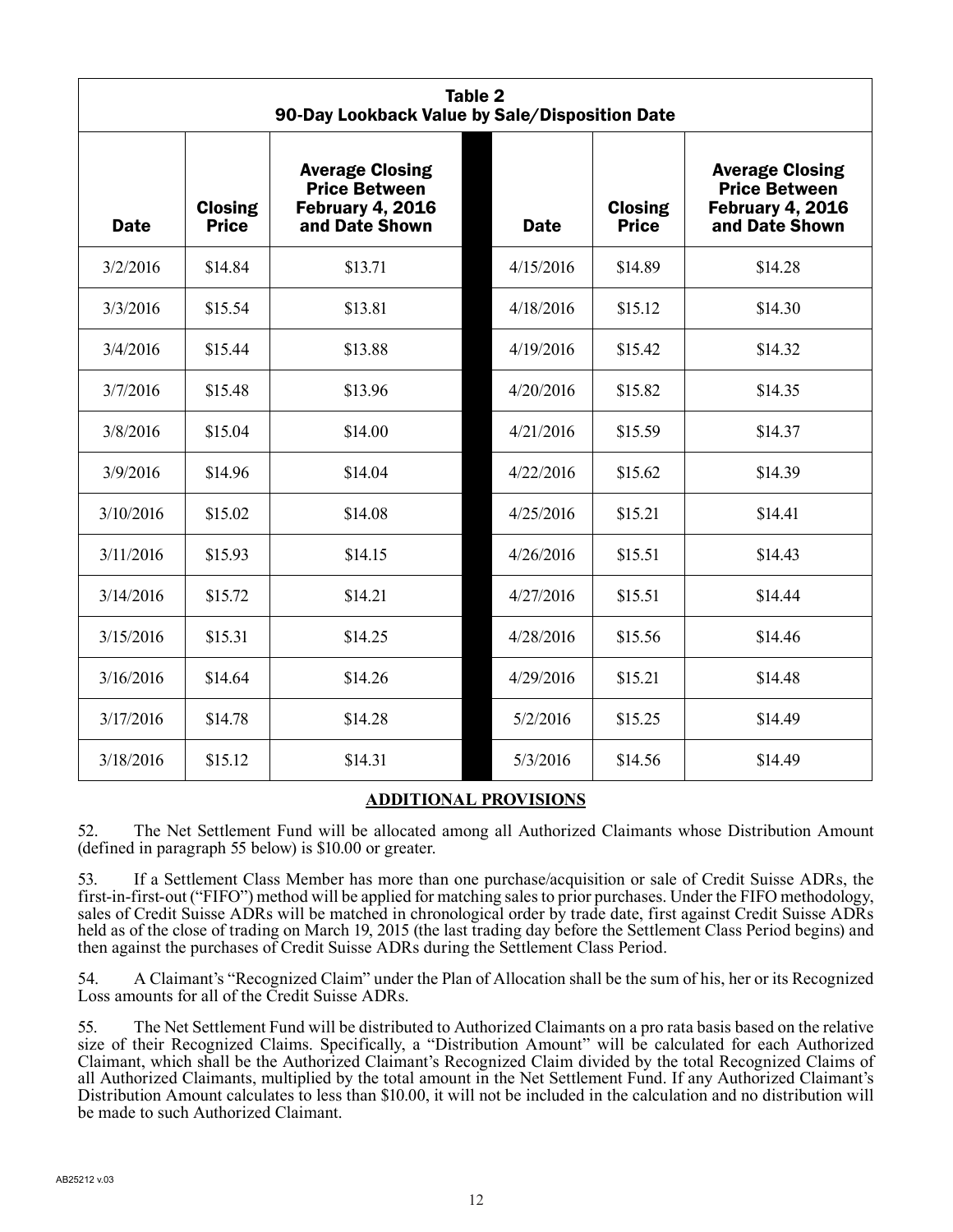56. Purchases or acquisitions and sales of Credit Suisse ADRs shall be deemed to have occurred on the "contract" or "trade" date as opposed to the "settlement" or "payment" date. The receipt or grant by gift, inheritance or operation of law of Credit Suisse ADRs during the Settlement Class Period shall not be deemed a purchase, acquisition or sale of Credit Suisse ADRs for the calculation of an Authorized Claimant's Recognized Loss, nor shall the receipt or grant be deemed an assignment of any claim relating to the purchase/acquisition of any Credit Suisse ADRs unless (i) the donor or decedent purchased or otherwise acquired such Credit Suisse ADRs during the Settlement Class Period; (ii) no Claim Form was submitted by or on behalf of the donor, on behalf of the decedent, or by anyone else with respect to such Credit Suisse ADRs; and (iii) it is specifically so provided in the instrument of gift or assignment.

57. The date of covering a "short sale" is deemed to be the date of purchase or acquisition of Credit Suisse ADRs. The date of a "short sale" is deemed to be the date of sale of Credit Suisse ADRs. Under the Plan of Allocation, however, the Recognized Loss on "short sales" is zero. In the event that a Claimant has an opening short position in Credit Suisse ADRs, the earliest Settlement Class Period purchases shall be matched against such opening short position, and not be entitled to a recovery, until that short position is fully covered.

58. Option contracts are not securities eligible to participate in the Settlement. With respect to Credit Suisse ADRs purchased or sold through the exercise of an option, the purchase/sale date of the ADR shall be the exercise date of the option and the purchase/sale price shall be the exercise price of the option.

59. A Recognized Loss will be calculated as defined herein and cannot be less than zero. To the extent a Claimant had a market gain with respect to his, her, or its overall transactions in Credit Suisse ADRs during the Settlement Class Period, the value of the Claimant's Recognized Claim shall be zero. Such Claimants shall in any event be bound by the Settlement. To the extent that a Claimant suffered an overall market loss with respect to his, her, or its overall transactions in Credit Suisse ADRs during the Settlement Class Period, but that market loss was less than the total Recognized Claim calculated above, then the Claimant's Recognized Claim shall be limited to the amount of the actual market loss.

60. For purposes of determining whether a Claimant had a market gain with respect to his, her, or its overall transactions in Credit Suisse ADRs during the Settlement Class Period or suffered a market loss, the Claims Administrator shall determine the difference between (i) the Total Purchase Amount<sup>5</sup> and (ii) the sum of the Total Sales Proceeds<sup>6</sup> and Total Holding Value<sup>7</sup>. This difference shall be deemed a Claimant's market gain or loss with respect to his, her, or its overall transactions in Credit Suisse ADRs during the Settlement Class Period.

61. After the initial distribution of the Net Settlement Fund, the Claims Administrator shall make reasonable and diligent efforts to have Authorized Claimants cash their distribution checks. To the extent any monies remain in the fund nine (9) months after the initial distribution, if Co-Lead Counsel, in consultation with the Claims Administrator, determines that it is cost-effective to do so, the Claims Administrator shall conduct a re-distribution of the funds remaining after payment of any unpaid fees and expenses incurred in administering the Settlement, including for such re-distribution, to Authorized Claimants who have cashed their initial distributions and who would receive at least \$10.00 from such re-distribution. Additional re-distributions to Authorized Claimants who have cashed their prior checks and who would receive at least \$10.00 on such additional re-distributions may occur thereafter if Co-Lead Counsel, in consultation with the Claims Administrator, determines that additional re-distributions, after the deduction of any additional fees and expenses incurred in administering the Settlement, including for such re-distributions, would be cost-effective. At such time as it is determined that the re-distribution of funds remaining in the Net Settlement Fund is not cost-effective, the remaining balance shall be contributed to non-sectarian, not-for-profit organization(s), to be recommended by Co-Lead Counsel and approved by the Court, or as otherwise ordered by the Court.

62. Payment pursuant to the Plan of Allocation, or such other plan of allocation as may be approved by the Court, shall be conclusive against all Authorized Claimants. No Claimant or Settlement Class Member shall have any claim against Lead Plaintiffs, Plaintiffs' Counsel, Defendants' Counsel, any Parties' damages expert, the Claims Administrator (or any other agent designated by Co-Lead Counsel), or the Defendants' Releasees based on any investments, costs, expenses, administration, allocations, calculation, payments, the withholding of taxes owed by the Settlement Fund, or distributions that are made substantially in accordance with the Stipulation and the Settlement, the plan of allocation approved by the Court, or further orders of the Court.

<sup>&</sup>lt;sup>5</sup> The "Total Purchase Amount" is the total amount the Claimant paid (excluding commissions and other charges) for all Credit Suisse ADRs

purchased or acquired during the Settlement Class Period. 6 The "Total Sales Proceeds" shall be the total amount received (excluding commissions and other charges) for sales of Credit Suisse ADRs that were both purchased/acquired and sold during the Settlement Class Period. The first-in-first-out ("FIFO") method will be applied for matching sales to prior purchases as described in paragraph 53.

<sup>7</sup> For each Credit Suisse ADR purchased or otherwise acquired during the Settlement Class Period and still held as of the close of trading on February 3, 2016, the Claims Administrator shall ascribe a holding value of \$14.49, based on the average closing price of the Credit Suisse ADR during the 90-Day Lookback Period. The "Total Holding Value" is the sum of these holding values.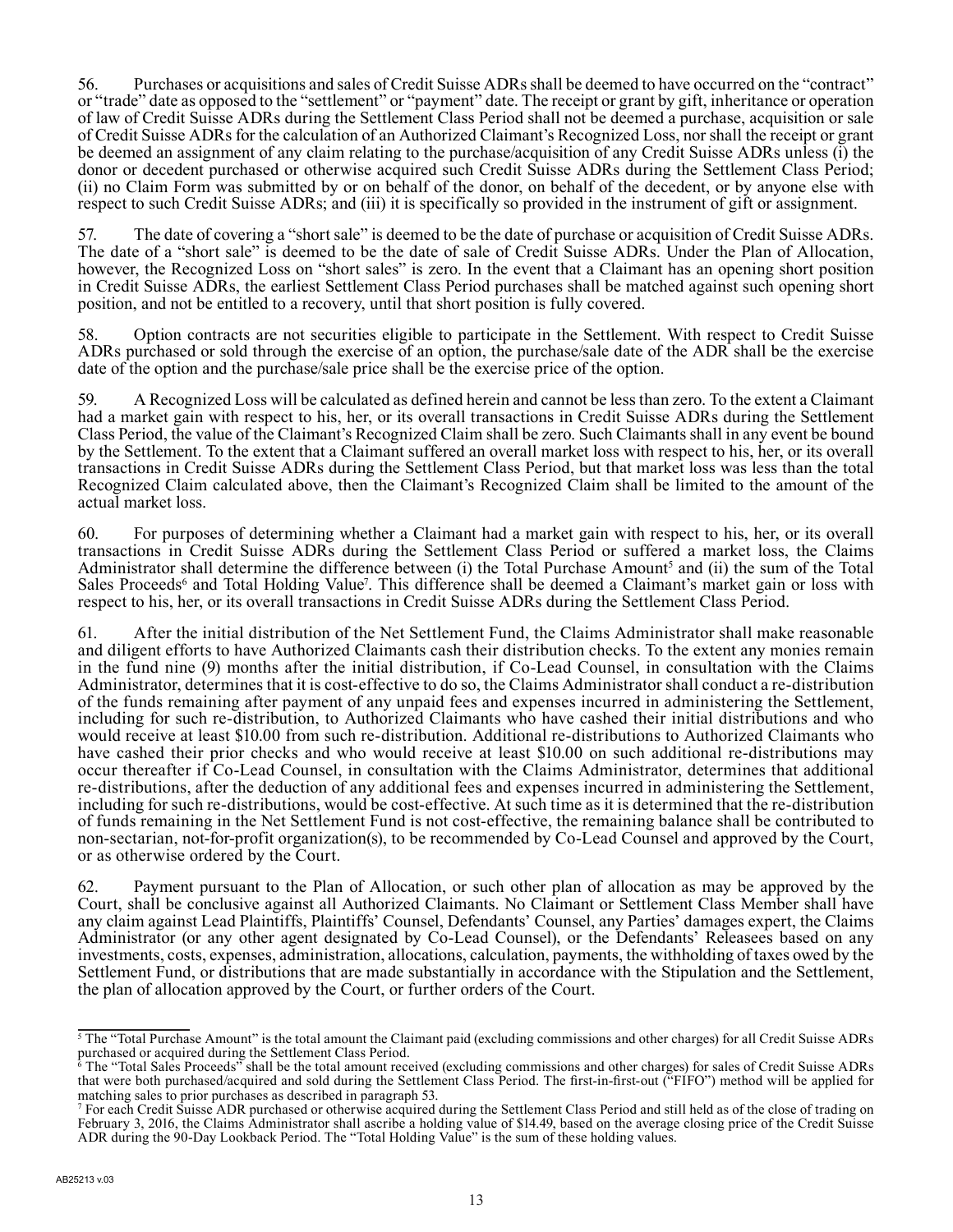63. The Plan of Allocation set forth herein is the plan that is being proposed to the Court for its approval by Lead Plaintiffs after consultation with their damages expert. The Court may approve this plan as proposed or it may modify the Plan of Allocation without further notice to the Settlement Class. Any Orders regarding any modification of the Plan of Allocation will be posted on the settlement website, www.CreditSuisseSecuritiesLitigation.com.

# WHAT PAYMENT ARE THE ATTORNEYS FOR THE SETTLEMENT CLASS SEEKING? HOW WILL THE LAWYERS BE PAID?

64. Plaintiffs' Counsel have not received any payment for their services in pursuing claims against the Defendants on behalf of the Settlement Class, nor have Plaintiffs' Counsel been reimbursed for their out-of-pocket expenses. Before final approval of the Settlement, Co-Lead Counsel will apply to the Court for an award of attorneys' fees for all Plaintiffs' Counsel in an amount not to exceed thirty percent (30%) of the Settlement Fund. At the same time, Co-Lead Counsel also intends to apply for reimbursement of Litigation Expenses in an amount not to exceed \$400,000, which may include an application for reimbursement of the reasonable lost wages, costs and expenses incurred by Lead Plaintiffs directly related to their representation of the Settlement Class. The Court will determine the amount of any award of attorneys' fees or reimbursement of Litigation Expenses. Such sums as may be approved by the Court will be paid from the Settlement Fund. Settlement Class Members are not personally liable for any such fees or expenses.

### WHAT IF I DO NOT WANT TO BE A MEMBER OF THE SETTLEMENT CLASS? HOW DO I EXCLUDE MYSELF?

65. Each Settlement Class Member will be bound by all determinations and judgments in this lawsuit, whether favorable or unfavorable, unless such person or entity mails or delivers a written request for exclusion from the Settlement Class, addressed to Credit Suisse Securities Litigation, Exclusions, PO Box 4129, Portland, OR 97208-4129. The exclusion request must be received no later than November 19, 2020. You will not be able to exclude yourself from the Settlement Class after that date. Each request for exclusion must (a) state the name, address and telephone number of the person or entity requesting exclusion, and in the case of entities the name and telephone number of the appropriate contact person; (b) state that such person or entity "requests exclusion from the Settlement Class in *City of Birmingham Retirement and Relief System, et al. v. Credit Suisse Group AG, et al.,* Case No. 1:17-cv-10014-LGS"; (c) state the number of Credit Suisse ADRs that the person or entity requesting exclusion purchased/acquired and/or sold during the Settlement Class Period, as well as the dates and prices of each such purchase/acquisition and sale, and the number of Credit Suisse ADRs held at the beginning of the Settlement Class Period; and (d) be signed by the person or entity requesting exclusion or an authorized representative. A request for exclusion shall not be effective unless it provides all the information called for in this paragraph and is received within the time stated above, or is otherwise accepted by the Court.

66. If you do not want to be part of the Settlement Class, you must follow these instructions for exclusion even if you have pending, or later file, another lawsuit, arbitration, or other proceeding relating to any Released Plaintiffs' Claim against any of the Defendants' Releasees.

67. If you ask to be excluded from the Settlement Class, you will not be eligible to receive any payment out of the Net Settlement Fund.

68. Credit Suisse has the right to terminate the Settlement if valid requests for exclusion are received from persons and entities entitled to be members of the Settlement Class in an amount that exceeds an amount agreed to by Lead Plaintiffs and Credit Suisse, as set forth in a confidential Supplemental Agreement.

#### WHEN AND WHERE WILL THE COURT DECIDE WHETHER TO APPROVE THE SETTLEMENT? DO I HAVE TO COME TO THE HEARING? MAY I SPEAK AT THE HEARING IF I DON'T LIKE THE SETTLEMENT?

69. Settlement Class Members do not need to attend the Settlement Hearing. The Court will consider any submission made in accordance with the provisions below even if a Settlement Class Member does not attend the hearing. You can participate in the Settlement without attending the Settlement Hearing.

The Settlement Hearing will be held on December 10, 2020 at 11:00 a.m., at the United States District Court for the Southern District of New York, Thurgood Marshall United States Courthouse, Courtroom 1106, 40 Foley Square, New York, NY 10007, or by telephonic, video conferencing or other electronic means, as posted on the website of the Claims Administrator. The Court reserves the right to approve the Settlement, the Plan of Allocation,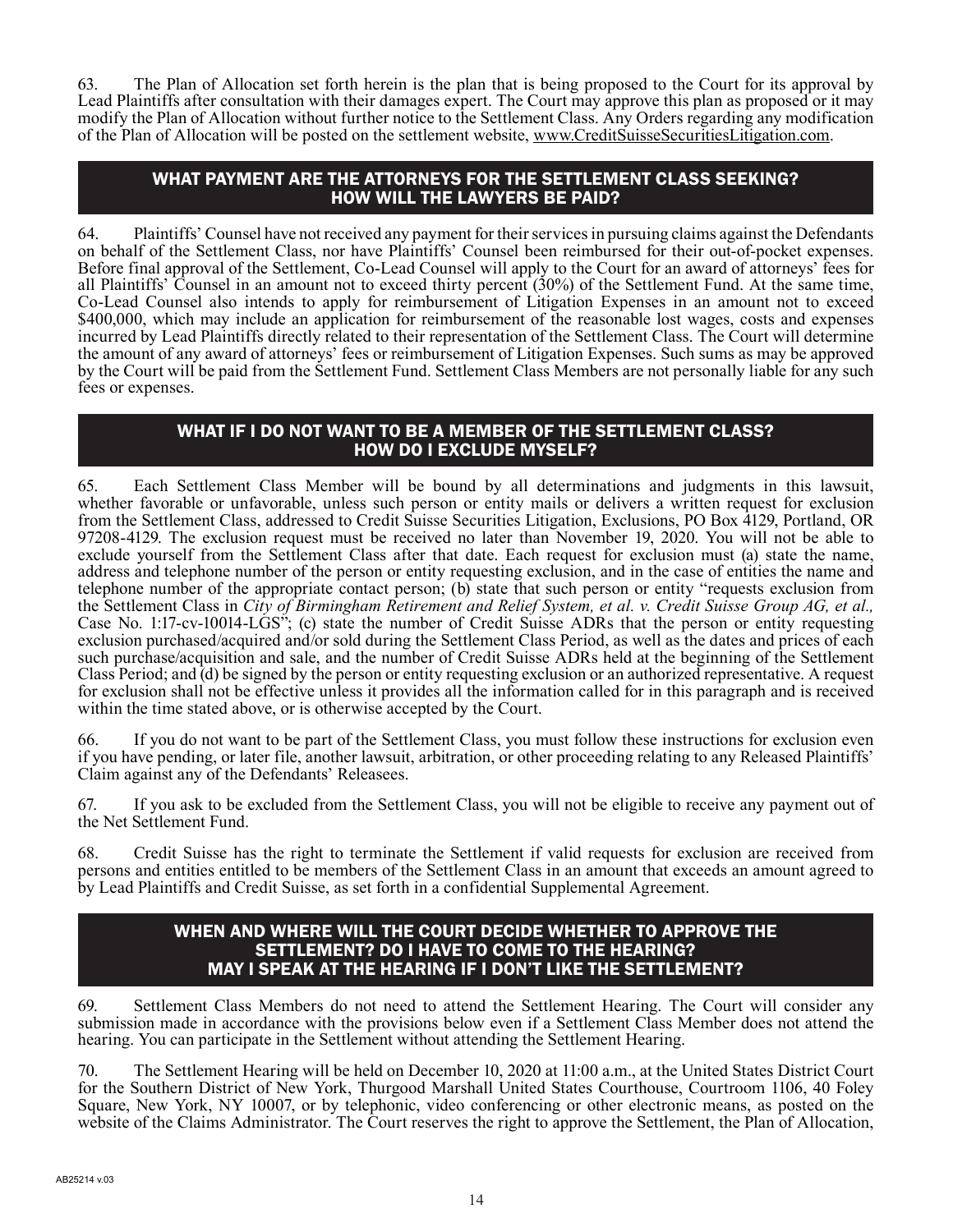Co-Lead Counsel's motion for an award of attorneys' fees and reimbursement of Litigation Expenses and/or any other matter related to the Settlement at or after the Settlement Hearing without further notice to the members of the Settlement Class.

71. Any Settlement Class Member who or which does not request exclusion may object to the Settlement, the proposed Plan of Allocation or Co-Lead Counsel's motion for an award of attorneys' fees and reimbursement of Litigation Expenses. Objections must be in writing. You must also serve the papers on the Co-Lead Counsel representatives and on the Defendants' Counsel representative at the addresses set forth below so that the papers are received on or before November 19, 2020.

| Clerk's Office                                                                                                                                                           | <b>Co-Lead Counsel Representatives</b>                                                                                                                                                                                                                                 | Defendants' Counsel Representative                                                                                                              |  |  |
|--------------------------------------------------------------------------------------------------------------------------------------------------------------------------|------------------------------------------------------------------------------------------------------------------------------------------------------------------------------------------------------------------------------------------------------------------------|-------------------------------------------------------------------------------------------------------------------------------------------------|--|--|
| U.S. District Court,<br>Southern District of New York<br>No. 1:17-cv-10014-LGS<br>Thurgood Marshall<br>United States Courthouse<br>40 Foley Square<br>New York, NY 10007 | Steven B. Singer<br>Saxena White P.A.<br>10 Bank Street, 8 <sup>th</sup> Floor<br>White Plains, New York 10606<br>Maya Saxena<br>Joseph E. White, III<br>Lester R. Hooker<br>Adam Warden<br>Saxena White P.A.<br>7777 Glades Road<br>Suite 300<br>Boca Raton, FL 33434 | Herbert S. Washer<br>Jonathan D. Thier<br>Tammy L. Roy<br>Lauren Perlgut<br>Cahill Gordon & Reindel LLP<br>80 Pine Street<br>New York, NY 10005 |  |  |
|                                                                                                                                                                          | Carol V. Gilden<br>Cohen Milstein Sellers & Toll PLLC<br>190 South LaSalle Street,<br>Suite 1705<br>Chicago, IL 60603                                                                                                                                                  |                                                                                                                                                 |  |  |
|                                                                                                                                                                          | Daniel S. Sommers<br>Molly J. Bowen<br>Cohen Milstein Sellers & Toll PLLC<br>1100 New York Ave.<br>Suite 500<br>Washington, DC 20005                                                                                                                                   |                                                                                                                                                 |  |  |

72. Any objection (a) must state the name, address and telephone number of the person or entity objecting and must be signed by the objector; (b) must contain a statement of the Settlement Class Member's objection or objections, and the specific reasons for each objection, including any legal and evidentiary support the Settlement Class Member wishes to bring to the Court's attention; and (c) must include documents sufficient to prove membership in the Settlement Class, including the number of Credit Suisse ADRs that the objecting Settlement Class Member purchased/acquired and/or sold during the Settlement Class Period, as well as the dates and prices of each such purchase/acquisition and sale, and the number of Credit Suisse ADRs held at the beginning of the Settlement Class Period. You may not object to the Settlement, the Plan of Allocation or Co-Lead Counsel's motion for attorneys' fees and reimbursement of Litigation Expenses if you exclude yourself from the Settlement Class or if you are not a member of the Settlement Class.

73. You may file a written objection without having to appear at the Settlement Hearing. You may not, however, appear at the Settlement Hearing to present your objection unless you first file and serve a written objection in accordance with the procedures described above, unless the Court orders otherwise.

74. If you wish to be heard orally at the hearing in opposition to the approval of the Settlement, the Plan of Allocation or Co-Lead Counsel's motion for an award of attorneys' fees and reimbursement of Litigation Expenses, and if you timely file and serve a written objection as described above, you must also file a notice of appearance with the Clerk's Office and serve it on Co-Lead Counsel and Defendants' Counsel at the addresses set forth in paragraph 71 above so that it is received on or before November 19, 2020. Persons who intend to object and desire to present evidence at the Settlement Hearing must include in their written objection or notice of appearance the identity of any witnesses they may call to testify and exhibits they intend to introduce into evidence at the hearing. Such persons may be heard orally at the discretion of the Court.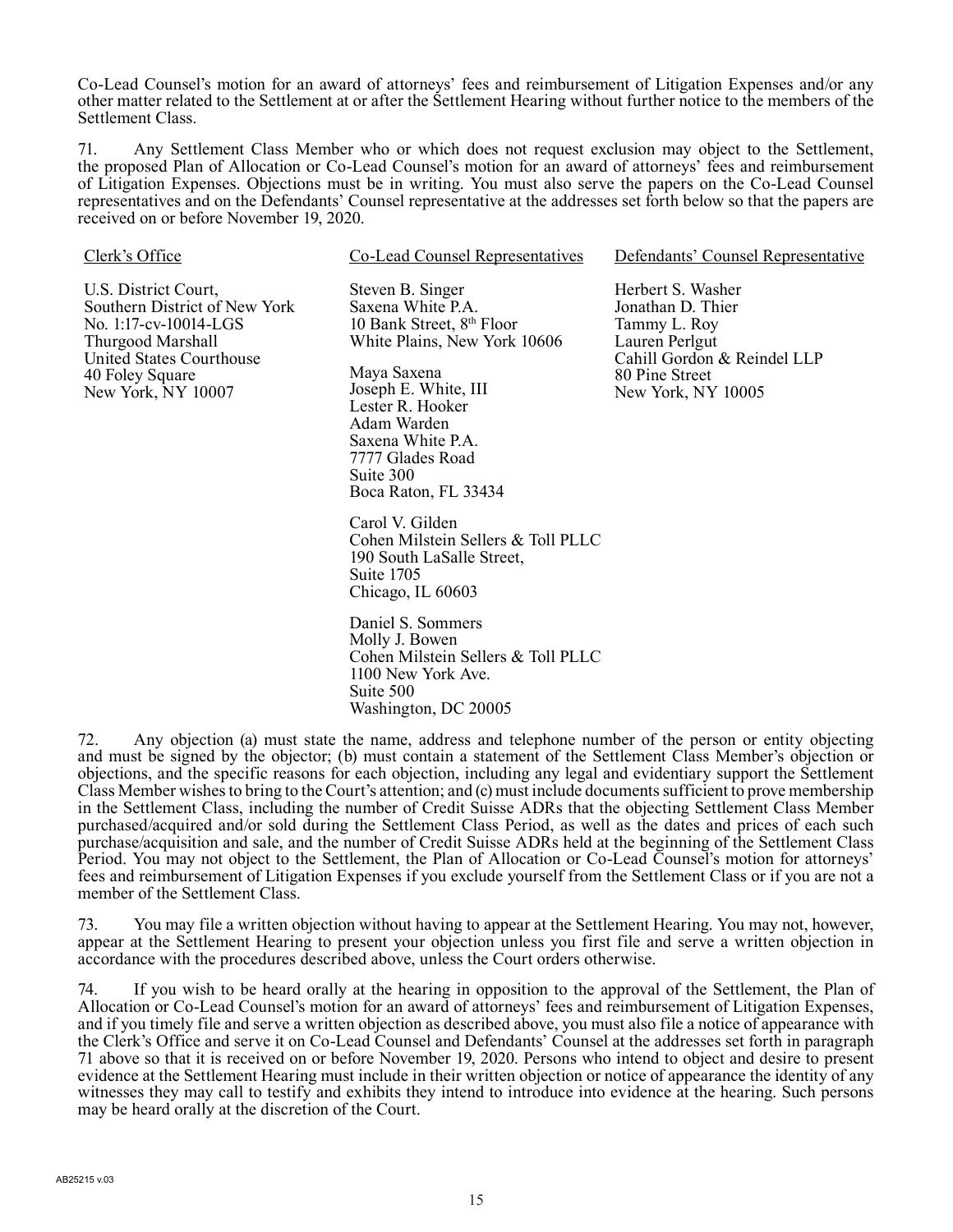75. You are not required to hire an attorney to represent you in making written objections or in appearing at the Settlement Hearing. However, if you decide to hire an attorney, it will be at your own expense, and that attorney must file a notice of appearance with the Court and serve it on Co-Lead Counsel and Defendants' Counsel at the addresses set forth in paragraph 71 above so that the notice is received on or before November 19, 2020.

76. The Settlement Hearing may be adjourned by the Court without further written notice to the Settlement Class. If you intend to attend the Settlement Hearing, you should confirm the date and time with Co-Lead Counsel.

77. Unless the Court orders otherwise, any Settlement Class Member who does not object in the manner described above will be deemed to have waived any objection and shall be forever foreclosed from making any objection to the proposed Settlement, the proposed Plan of Allocation or Co-Lead Counsel's motion for an award of attorneys' fees and reimbursement of Litigation Expenses. Settlement Class Members do not need to appear at the Settlement Hearing or take any other action to indicate their approval.

# WHAT IF I BOUGHT CREDIT SUISSE ADRS ON SOMEONE ELSE'S BEHALF?

78. If you purchased or otherwise acquired Credit Suisse ADRs during the Settlement Class Period for the beneficial interest of persons or organizations other than yourself, you must either (a) within seven (7) calendar days of receipt of this Notice, request from the Claims Administrator sufficient copies of the Notice and Claim Form (the "Notice Packet") to forward to all such beneficial owners and within seven (7) calendar days of receipt of those Notice Packets forward them to all such beneficial owners; or (b) within seven (7) calendar days of receipt of this Notice, provide a list of the names and addresses of all such beneficial owners to Credit Suisse Securities Litigation, Claims Administrator, PO Box 4129, Portland, OR 97208-4129. If you choose the second option, the Claims Administrator will send a copy of the Notice and the Claim Form to the beneficial owners. Upon full compliance with these directions, such nominees may seek reimbursement of their reasonable expenses actually incurred, by providing the Claims Administrator with proper documentation supporting the expenses for which reimbursement is sought. Copies of this Notice and the Claim Form may also be obtained from the website maintained by the Claims Administrator, www.CreditSuisseSecuritiesLitigation.com, or by calling the Claims Administrator toll-free at (855) 907-2119.

# CAN I SEE THE COURT FILE? WHOM SHOULD I CONTACT IF I HAVE QUESTIONS?

79. This Notice contains only a summary of the terms of the proposed Settlement. For more detailed information about the matters involved in this Action, you are referred to the papers on file in the Action, including the Stipulation, which are available online via the Public Access to Court Electronic Records (PACER) system at https://pacer.uscourts.gov/; to the extent permitted in light of the Court's COVID-19 procedures may be inspected during regular office hours at the Office of the Clerk, United States District Court for the Southern District of New York, Daniel Patrick Moynihan United States Courthouse, 500 Pearl Street, New York, NY 10007; or will be provided by Co-Lead Counsel upon request. Additionally, copies of the Stipulation and any related orders entered by the Court will be posted on the website maintained by the Claims Administrator, www.CreditSuisseSecuritiesLitigation.com.

All inquiries concerning this Notice and the Claim Form should be directed to:

Credit Suisse Securities Litigation Claims Administrator PO Box 4129 Portland, OR 97208-4129

and/or Maya Saxena Joseph E. White, III Lester R. Hooker Adam D. Warden SAXENA WHITE P.A. 7777 Glades Road, Suite 300 Boca Raton, FL 33434 (561) 394-3399 msaxena@saxenawhite.com jwhite@saxenawhite.com lhooker@saxenawhite.com awarden@saxenawhite.com

> Steven B. Singer SAXENA WHITE P.A. 10 Bank Street, 8th Floor White Plains, New York 10606 (914) 437-8551 ssinger@saxenawhite.com